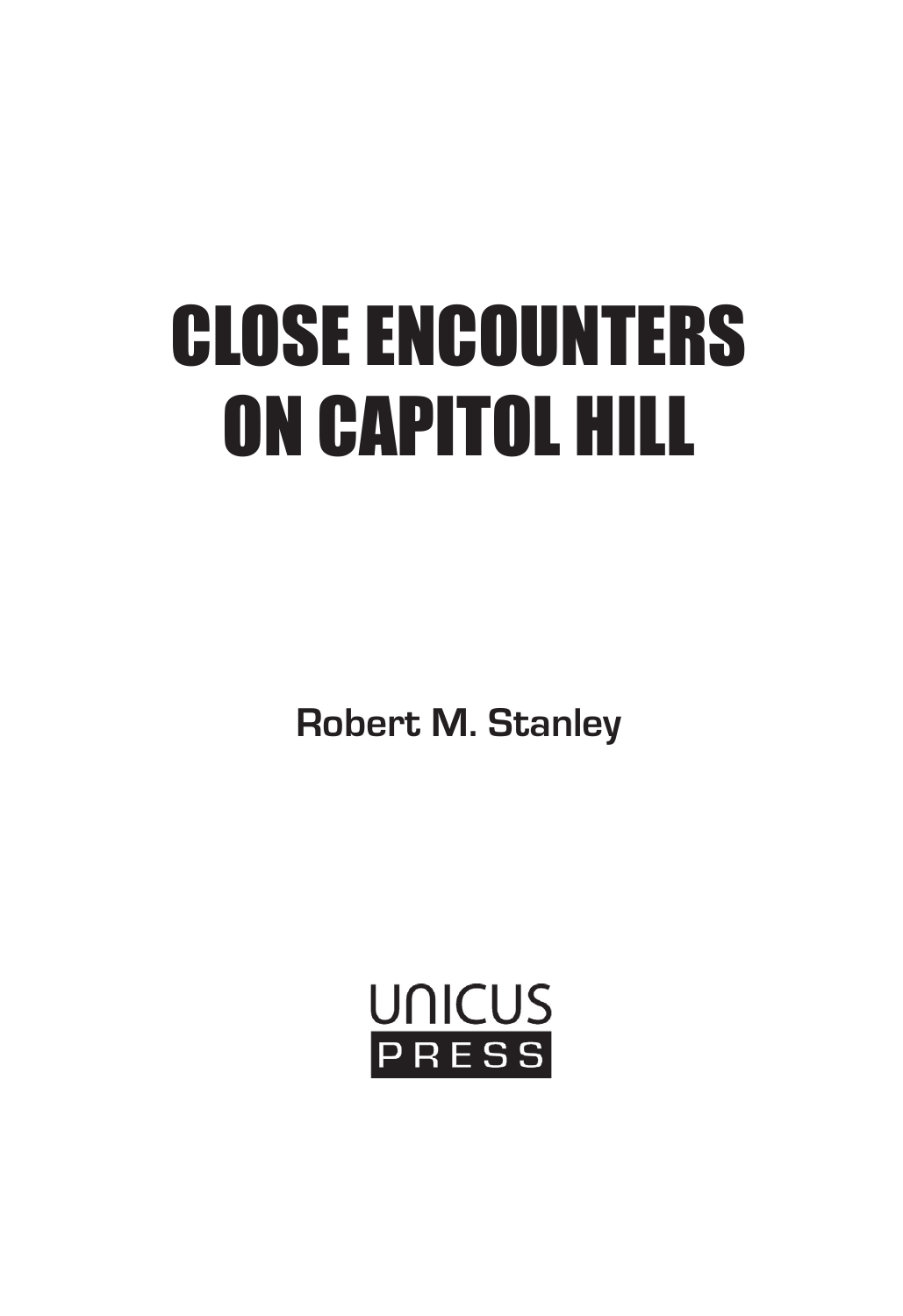

1147 Manhattan Avenue #43 Manhattan Beach, California 90266

Copyright © 2006 Robert M. Stanley

All rights reserved. No part of this book may be used or reproduced in any way without written permission of the publisher, except for brief quotations in articles and reviews.

Printed in the United States of America First printing October, 2006

#### *About the cover:*

All the UFOs on the cover are authentic images that were captured on film at the U.S. Capitol, on July 16, 2002, by Will Allen © 2002. The multiple UFO images were then copied and pasted onto a stock photo of the Capitol. Copies of the original D.C. UFO photos are located on the free CD that is included with this book.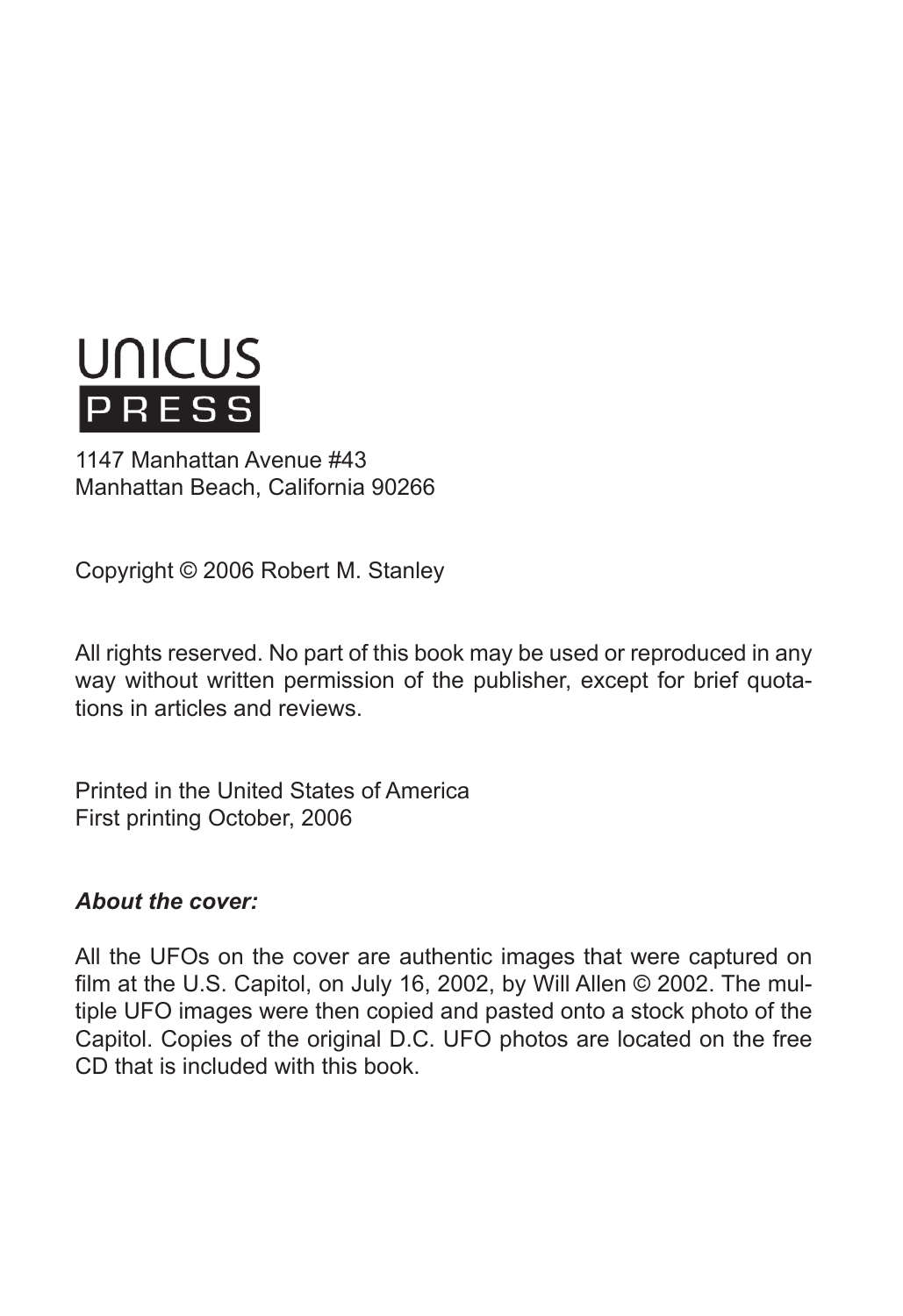#### **Contents**

| <b>Introduction</b>                                            | 1   |
|----------------------------------------------------------------|-----|
| <b>CHAPTER ONE:</b><br><b>Contact</b>                          | 3   |
| <b>CHAPTER TWO:</b><br><b>Military Intelligence</b>            | 22  |
| <b>CHAPTER THREE:</b><br><b>The Alien Hunter</b>               | 42  |
| <b>CHAPTER FOUR:</b><br><b>Conversation with the Colonel</b>   | 54  |
| <b>CHAPTER FIVE:</b><br><b>Journalist Covers Alien Affairs</b> | 71  |
| <b>CHAPTER SIX:</b><br>Legal Eagle                             | 85  |
| <b>CHAPTER SEVEN:</b><br><b>Alien Engine at Area 51</b>        | 105 |
| <b>CHAPTER EIGHT:</b><br><b>UFO Tech Talk</b>                  | 131 |
| <b>CHAPTER NINE:</b><br><b>Earthbound Extraterrestrials</b>    | 147 |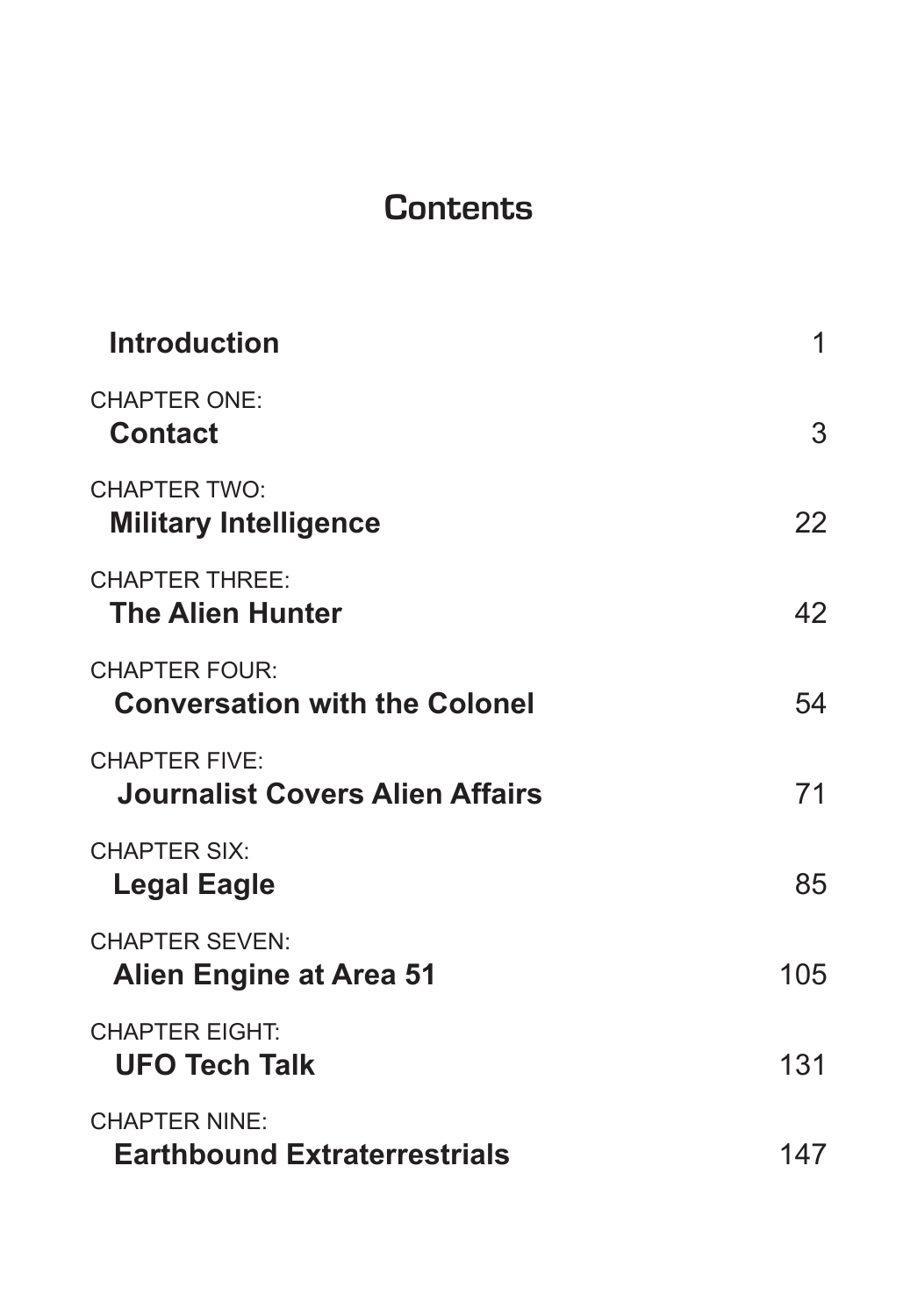| <b>CHAPTER TEN:</b><br>Inter-dimensional Intelligence           | 163 |
|-----------------------------------------------------------------|-----|
| CHAPTER FI FVEN·<br>UFOs Photographed Landing on Capitol Hill   | 178 |
| <b>CHAPTER TWELVE:</b><br><b>Forty Years of SNAFU with UFOs</b> | 226 |
| CHAPTER THIRTEEN.<br>UFOs Routinely Penetrate D.C. Airspace     | 281 |
| <b>CHAPTER FOURTEEN:</b><br><b>Days of Discovery</b>            | 334 |
| CHAPTER FIFTEEN.<br><b>Close Encounter Under the Capitol</b>    | 353 |
| <b>CHAPTER SIXTEEN:</b><br><b>Historic Close Encounters</b>     | 369 |
| <b>Conclusion</b>                                               | 397 |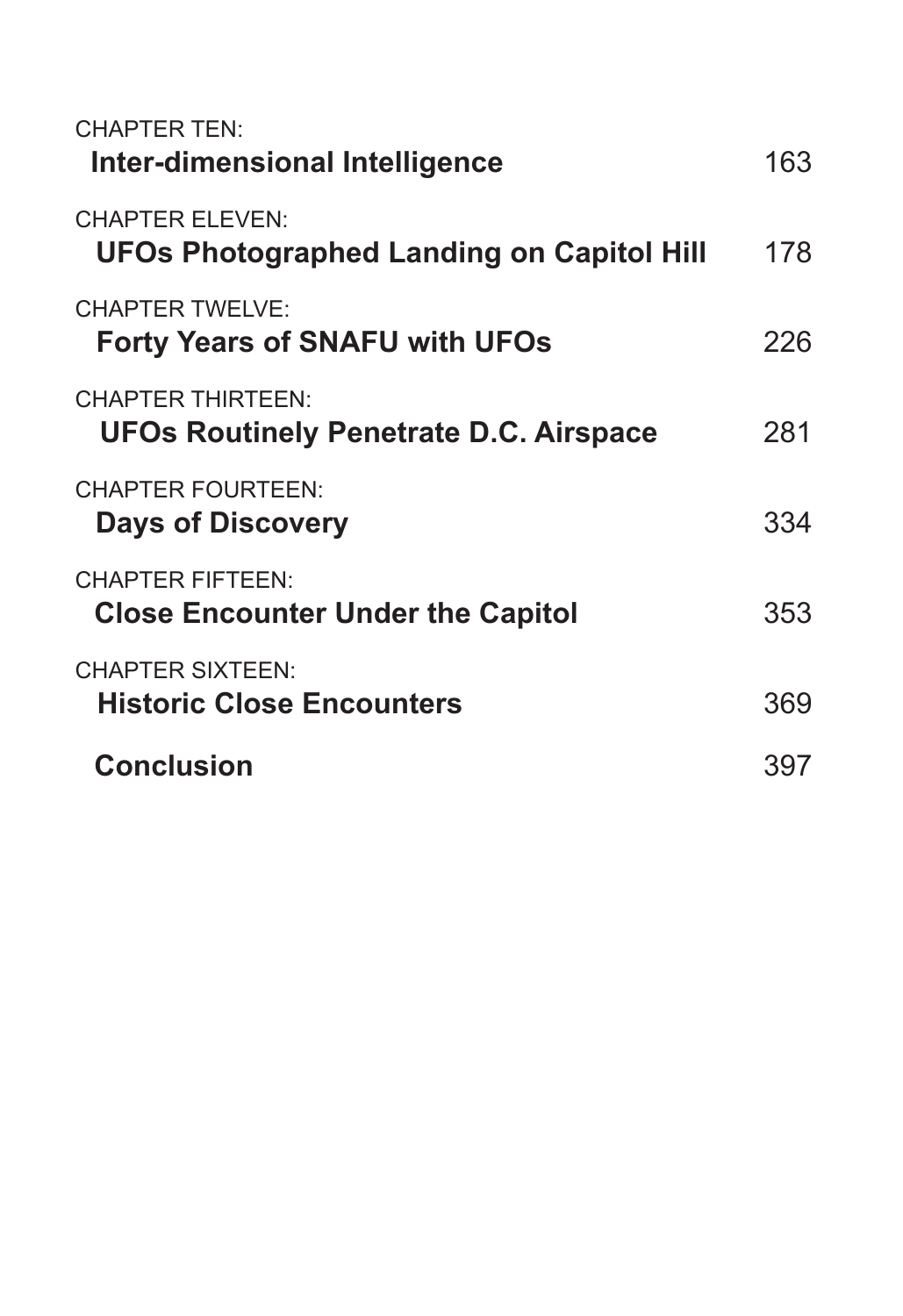

## **Acknowledgments**

I would like to thank my family for supporting my research during the writing of this book. I know it has been tough at times, but I believe it was worth the effort.

 I would also like to thank the people that helped make this book possible. They are: Derrel Sims, Robert Dean, JW, Nassim Haramein, Philip Krapf, "X", Daniel Sheehan, David Adair, Wendelle Stevens and most importantly, Will Allen.

 Finally, I must acknowledge the following sources of public domain information I accessed to compile a chronological summary of alien incursions in Washington, D.C., and the surrounding area. Special thanks to: NICAP, NUFORC, BCUFOCC, CAUS, MUFON, HBCCUFO, UFO Database, UFO Info.com, NUFOC, NARCAP, CUFOS, Presidential UFO. com, UFO Casebook, UFO Evidence.org, and BibleUFO.com.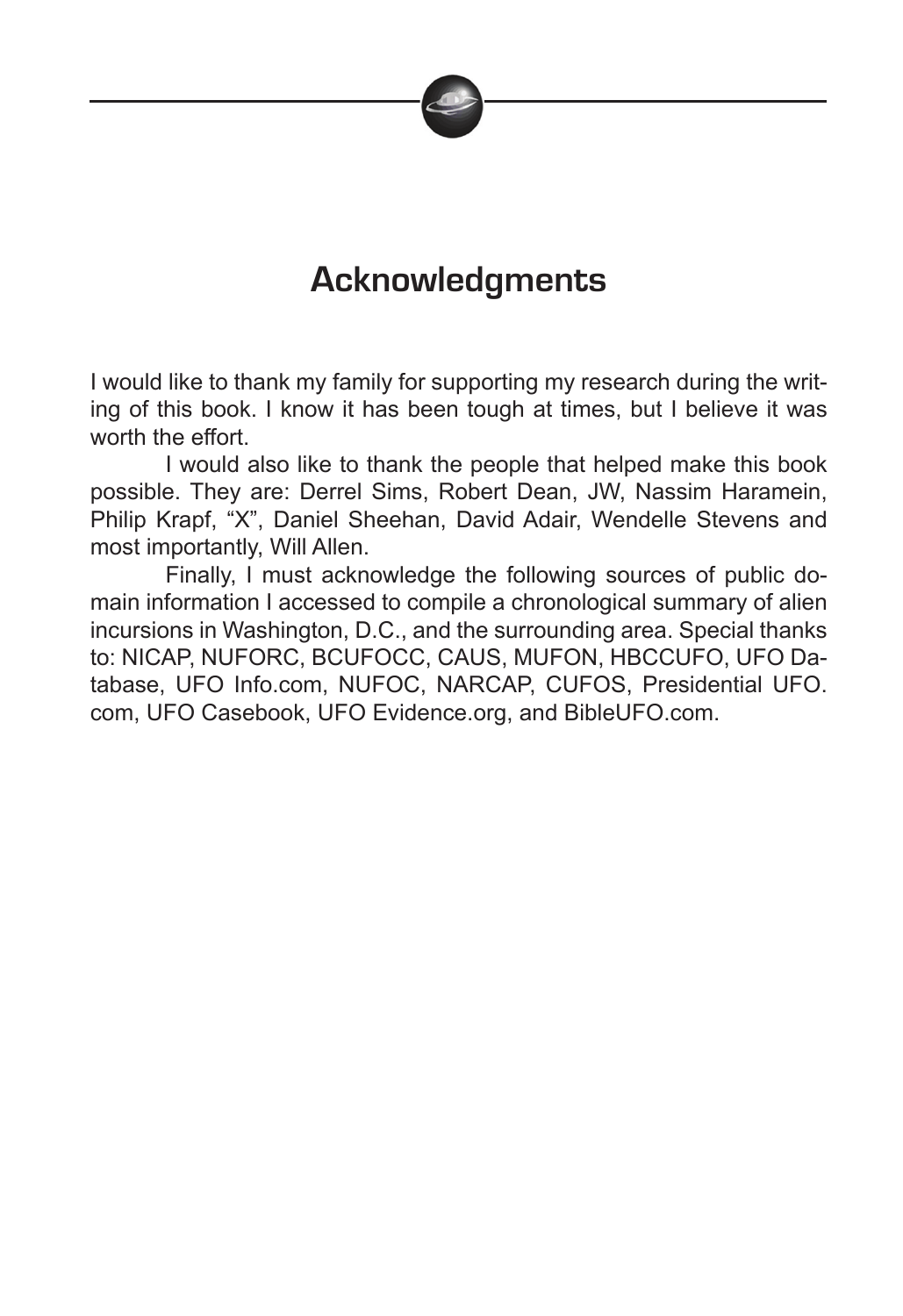

### **Introduction**

Over the past 50 years, many people have asked, "If UFOs/ETs are real, why don't they just land on the White House lawn?" These aliens would then presumably request that they be taken to our leader. Unfortunately, we don't have one leader on this world, we have many, and most of them can't agree on anything. Furthermore, aliens are not welcome here, so why would they waste their time going to the White House? Obviously they didn't. Instead, they chose to land on Capitol Hill.

 You may wonder how an historic event like that could occur without being reported by the media. Well, that's what this book is about. I became involved in this story quite innocently one morning, in the spring of 2005, when I received an amazing e-mail that had been forwarded to me from a professional photographer in Washington, D.C. At the time, I had no idea that this information would change my life. In retrospect, I could have just deleted the damn file and dismissed the whole D.C. UFO story.

 Instead, after careful consideration, I decided to thoroughly investigate all the eye-witness reports and photographic evidence of UFOs landing on Capitol Hill in July of 2002. As a result, the deeper I dug into the rich history of UFOs over Washington, D.C., the more I realized it was a huge story that was largely being ignored.

 Granted, the alien incursions of July and August in 1952 had made headlines around the world, and there were a couple of clear, night-time photographs of UFOs over the Capitol building from 1952 that I found intriguing. But those events were officially dismissed as reflections from lights on the ground or were blamed on the weather. As a result, the media's interest in UFOs over D.C. simply evaporated.

 In fact, dramatic and frequent alien incursions continued to occur after the summer of 1952. The East Coast, specifically the area around Washington, D.C., was a preferred destination for UFOs, but for some reason, this fact was never reported.

The situation would remain that way until July of 2002 – the 50-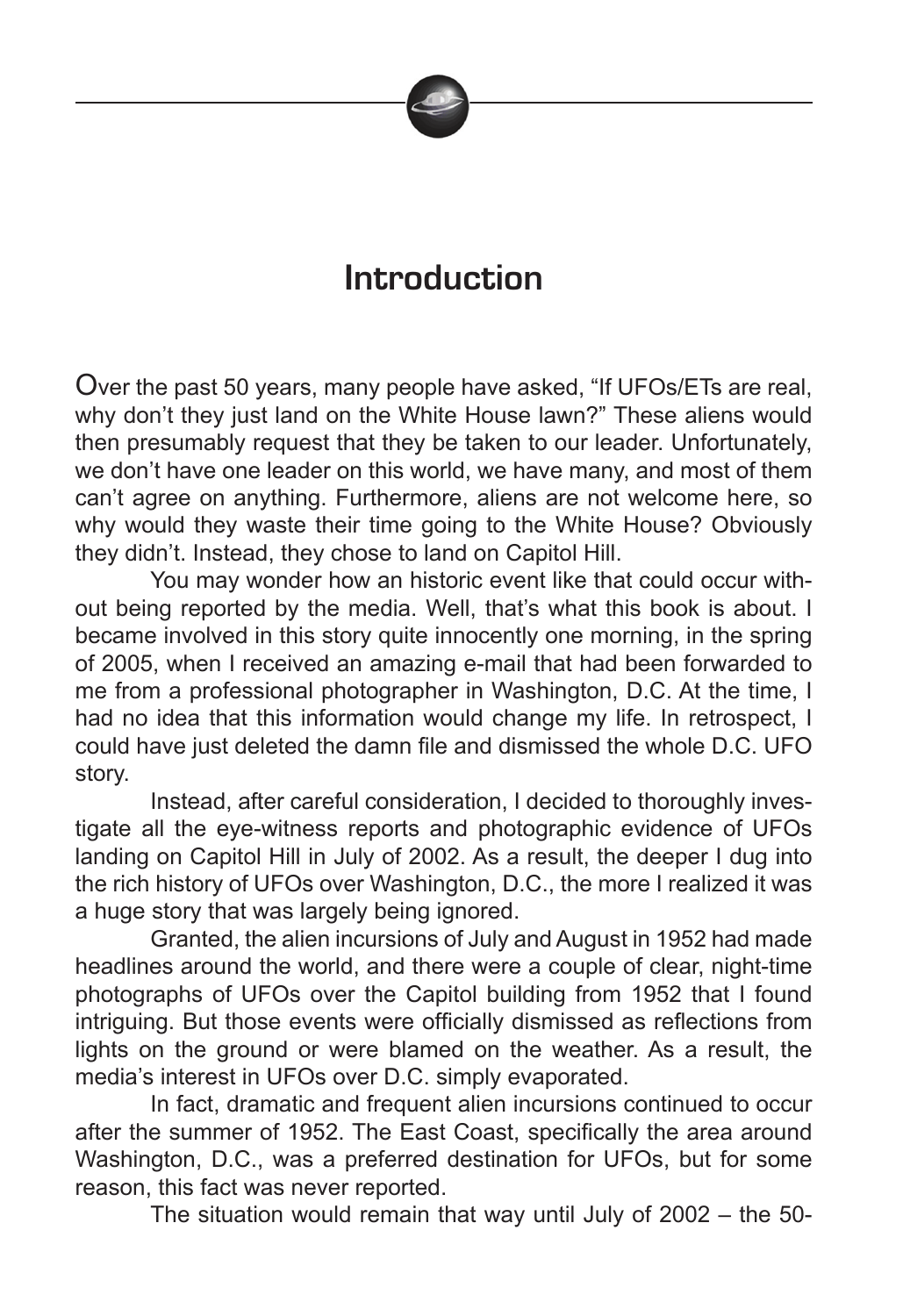year anniversary of the UFO invasion of Washington, D.C., in 1952. During my investigation, I learned that UFOs were photographed or witnessed in D.C. on July 4, 16, 20, 26, 30 and 31 of 2002.

 To their credit, on July 26 and 27, *FOX News* and the *Washington Post* reported that UFOs were seen over D.C. and that NORAD had scrambled jets to intercept the alien spacecraft. However, in the end, the results were the same as 1952. The UFOs continued to come and the media and the military officially ignored the fact.

 Despite my best efforts, after many months of researching the situation, I had not found a way to get the media and the government to begin a public dialogue about the ongoing alien incursions of restricted and prohibited airspace around Washington, D.C.

 I spent many hours on the telephone and exchanging e-mails with various people that worked in the nation's capital and the media, but they all reacted the same way – scared. Although I understood the government's fear and hesitation to address this issue, I firmly believed that the public needed to be informed that UFOs were routinely penetrating American airspace.

 It seemed to me that when people finally realized what had really been going on in D.C. for more than 50 years, they would begin to ask intelligent questions of their political and military leaders regarding alien incursions of restricted airspace by UFOs.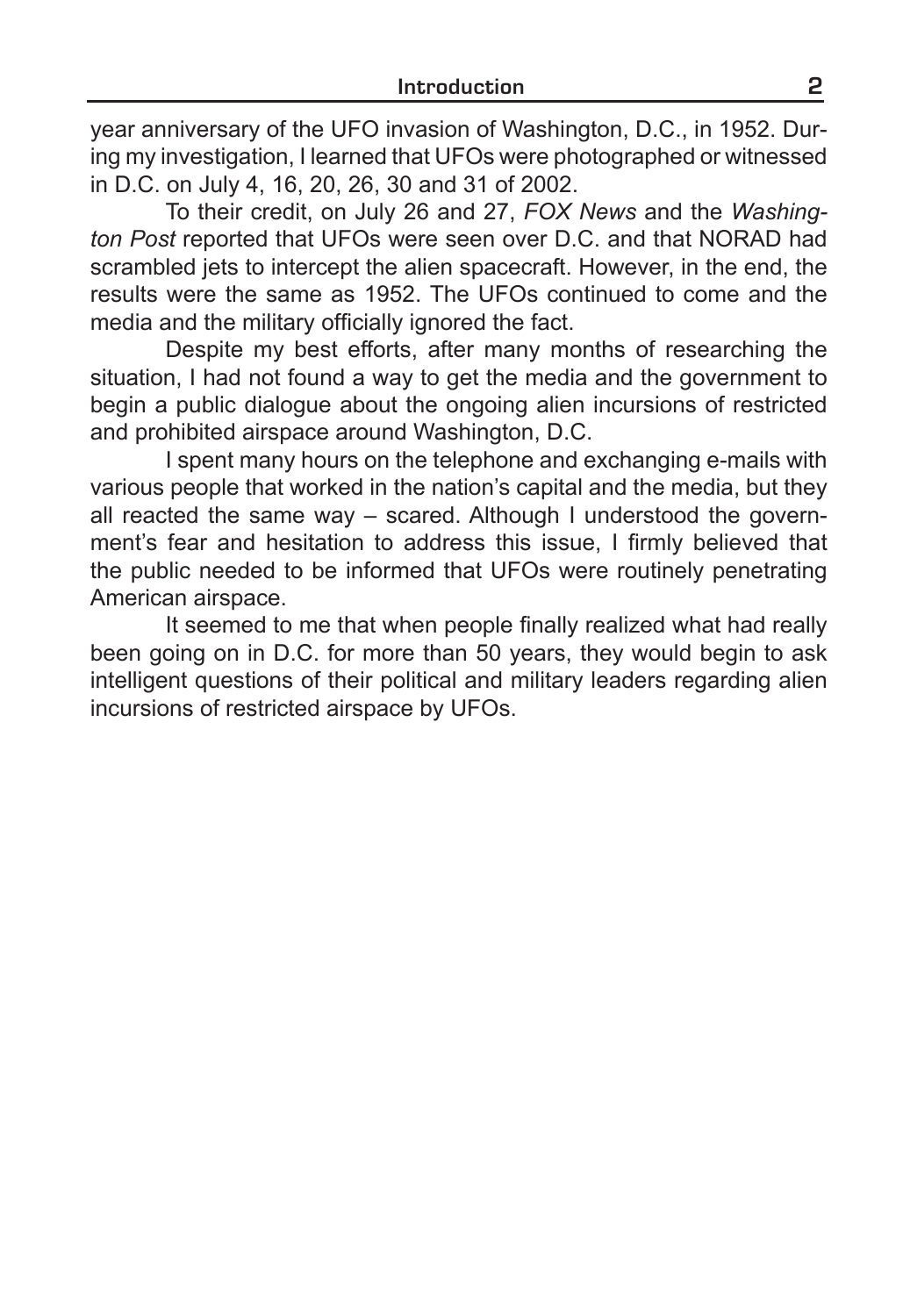

#### CHAPTER ONE

### **Contact**

The controversial subject of illegal aliens flooding across America's borders continued to be a heated debate. The issue had clearly polarized public opinion, but I wondered how people would react when they discovered America had a similar problem with UFOs repeatedly penetrating its prohibited and restricted air space.

 As the editor of *UNICUS* magazine, I was dedicated to the exploration of UFO and ET phenomena. I had grown accustom to meeting unique individuals with extraordinary experiences. Yet, I was absolutely amazed when I learned that someone had allegedly photographed UFOs landing on Capitol Hill from 12:30 to 1:00 a.m., on July 16, 2002!

 Admittedly, I was skeptical at first and wanted to know all the details regarding the event. When I initially spoke with the photographer, he agreed to share his story and photos if I promised to publish all of the material. By that time, nearly three years after his ET encounters, he was extremely frustrated by the lack of media interest in his story and photos. He said, "No one will touch this story, but the pictures speak for themselves."

 There was a catch. The photographer did not want me to reveal his identity. He feared the potential negative publicity because it could jeopardize his credibility as a professional photographer which would hurt him financially.

 I explained that I could not protect his identity forever. Eventually, someone would figure out that he was involved and report that fact. But I agreed to let the D.C. photographer remain anonymous while I reported the story. I then wrote an article and conducted an interview regarding the D.C. photographer's close encounters and photos that were published internationally in *NEXUS* magazine and on the Internet at *UNICUS* magazine.com

 However, as my files of the complete D.C. UFO story grew, I decided to write a tell-all book, and the situation changed. At that time, I strongly urged the D.C. photographer to consider going public all the way.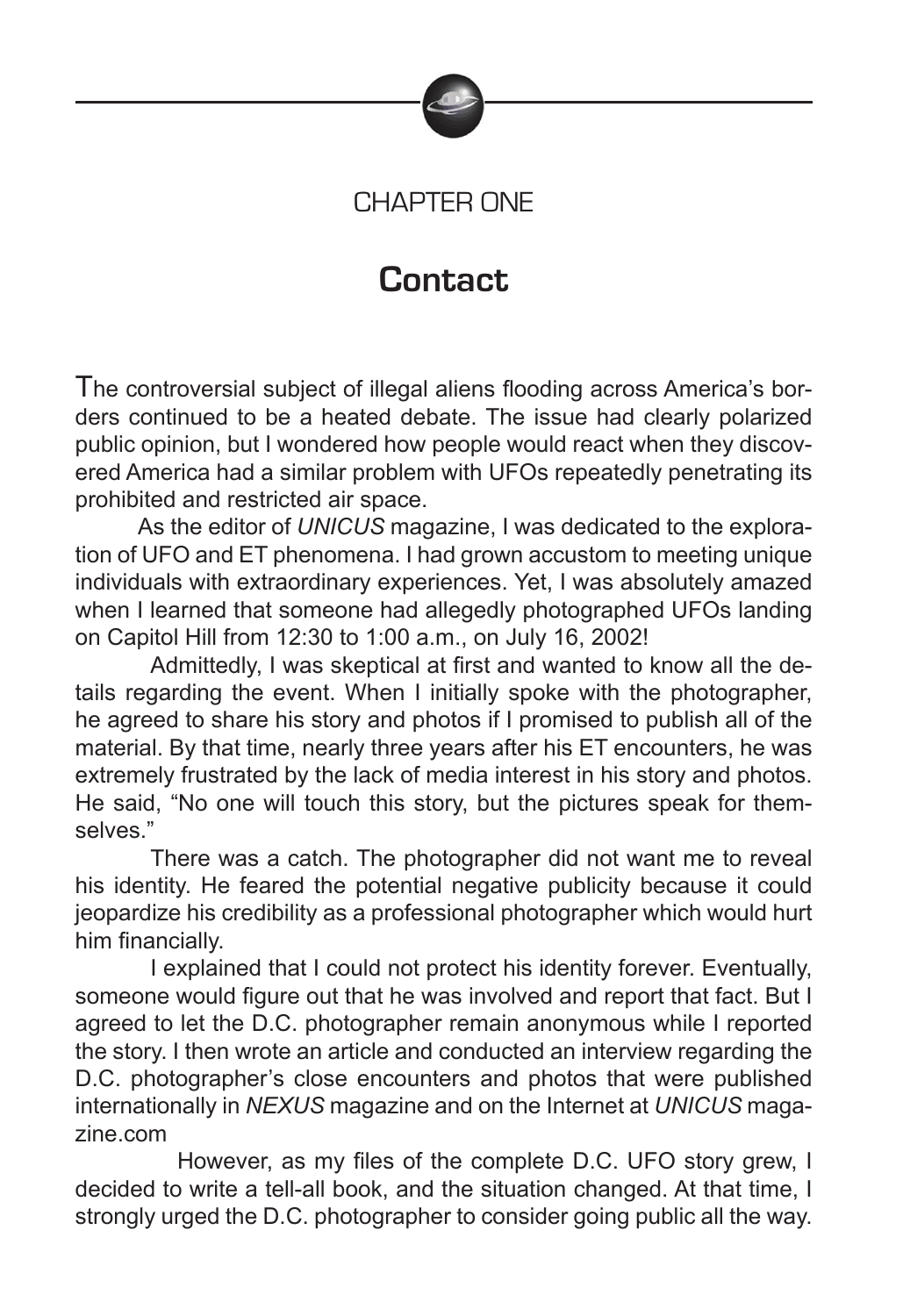After many lengthy discussions with the photographer, he finally agreed to let me disclose his name was Will Allen.

 Strange as it seemed, during a four month period in 2002, Mr. Allen had inadvertently captured images of UFOs three times within a three mile radius of the Washington Monument. I found it highly unlikely that these events were all just a coincidence.

 After having dozens of candid telephone conversations and exchanging hundreds of e-mails with Mr. Allen, I got the impression he was an intelligent, patriotic American. I was a bit surprised when he explained that his first close encounter with aliens was 1962. But that information helped explain why almost exactly 40 years later, he was able to capture some of the most incredible UFO images ever recorded on film.

 The clear, color UFO photos taken at the Capitol made me wonder if our current leaders in Washington, D.C., were aware of those events. After all, part of their job was to be informed. Most of them were briefed daily from a variety of sources. Oddly enough, one such source was Mr. Allen who was a professional photographer that had lived and worked in Washington, D.C., for many years.

 He felt it was his patriotic duty to alert the proper authorities and report what had happened. As a result, he went to the Capitol building a few days after the events of July 16, 2002 and met with members of the detective division of the Capitol Police. He then showed them one of the UFO images he had taken Senate side of the Capitol on July 16 and carefully recalled the night's events.

 After a cursory consideration of the evidence, Mr. Allen was told that "no crime took place" therefore the detectives would not make a report. Undeterred, he then sent a copy of his photographs and a detailed report to the Office of the President at the White House, but there was no reply. He then contacted officials at the Pentagon. Not surprisingly, there was no official response.

 Mr. Allen's D.C. UFO photographs were highly controversial and had serious implications for America's national security. I knew that most people would presume he had created the images in a computer, so I encouraged him to have his negatives and slides authenticated, which he eventually did.

 When I asked Mr. Allen why he was coming forward at this time with his images, he said, "Because they prove that we are not alone in the universe. My photos are evidence of alien incursions of restricted U.S. air space. We are presently focused on the Middle East and other countries where there are clearly troubles, but I think there are much greater problems here at home in Washington, D.C., that need to be looked at."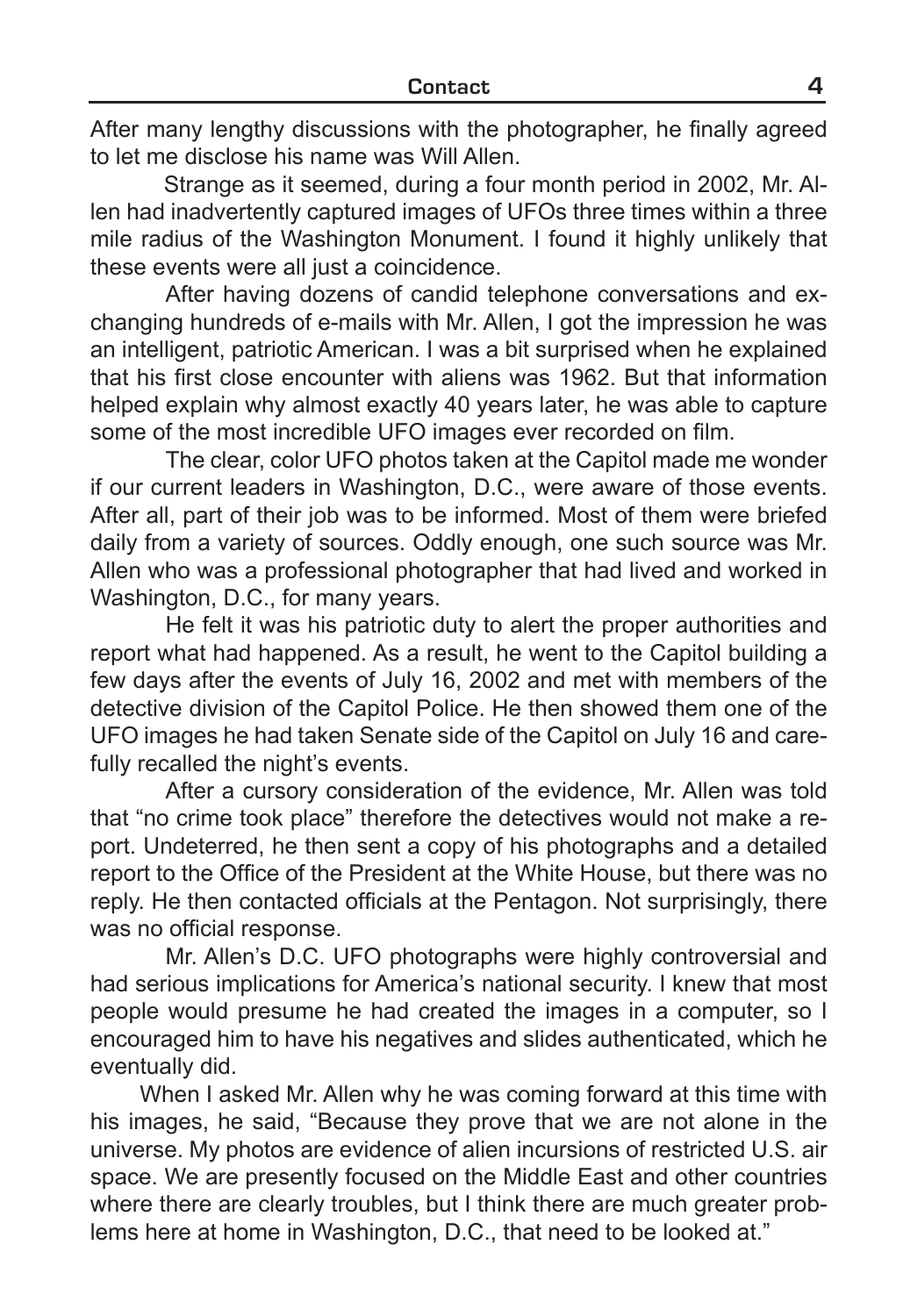I then reminded Mr. Allen that the Department of Homeland Security had announced it wanted passenger lists for all flights coming into or even just passing over the U.S. I wondered what his opinion of that was in relation to UFOs penetrating the prohibited airspace over the nations' capital. He replied that, "It's good to know who is entering our air space on the human side, but I am more interested in the question of whom or what is entering our air space on the non-human side. That is a question that we should examine more closely."

 I was cynical and reminded Mr. Allen that he wouldn't know if an American intelligence agency was already investigating the matter covertly. After thinking it over for a moment, Mr. Allen replied that, "I'm not sure whether it is or isn't being investigated. One thing I can state with certainty is that when I invited the retired, naval, optical physicist Dr. Bruce Maccabee to assess my images, I was told by Dr. Maccabee that my images were simply lens flares. That is a level of cover up. There is a level of inconsistency here that is obvious."

 However, Mr. Allen did have a growing number of allies in the UFO field. After sending his photographic evidence to the retired nuclear physicist, Stanton Friedman, Mr. Allen received an e-mail stating, "I am happy to acknowledge the legitimacy of your photos and the absence of a conventional explanation for them. What I don't know is how to make a case for them other than truly unidentified light sources in the sky."

 One thing was certain, Mr. Allen had worked for *ABC News* from 1982 to 2000 as a Senior Network Engineer. He worked extensively at the White House and on Air Force One during the Ronald Reagan, George Bush and Bill Clinton administrations. When asked if he had photographed any UFOs during that time, he said, "That was not a part of my life. It was not something that I set out to do intentionally. The UFOs just happened to be there."

 I wanted to know why Mr. Allen had walked away from *ABC News* after 18 years of exceptional service. He told me that he wanted to help take care of his father, a Vietnam veteran, who was dying from exposure to the biological weapon called Agent Orange.

 One day, while caring for his father, Mr. Allen decided to show him the D.C. UFO pictures. At that moment, his father grew very angry and ordered him not to show the images to anyone! A few weeks later, Mr. Allen's father passed away. It was a strange twist of fate, but if his father had lived, he would have prevented the 2002 D.C. UFO photographs from ever being released publically.

 Mr. Allen explained that, "My dad served honorably in the Air Force for many years. As a master sergeant, he was involved in advanced war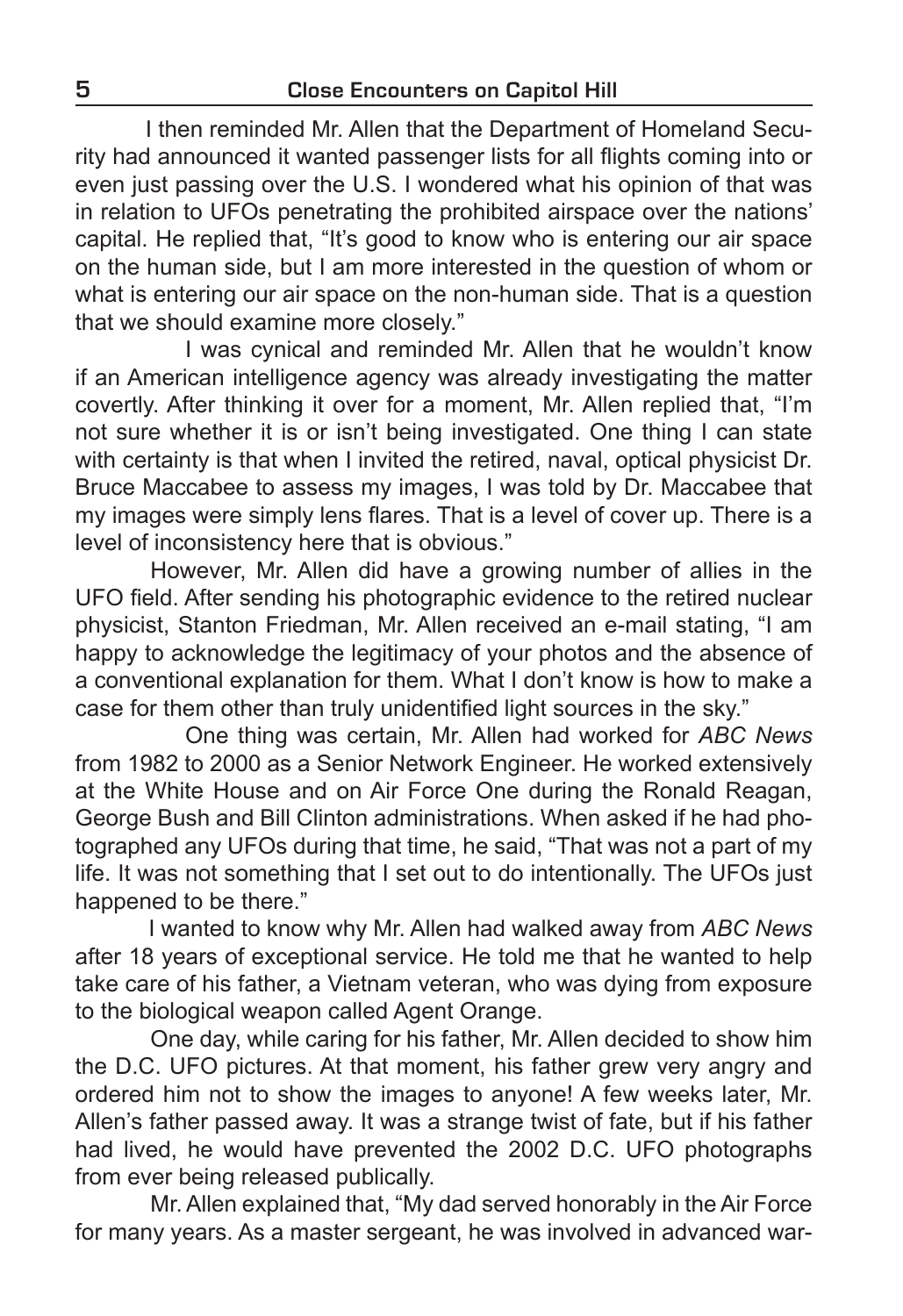fare in Vietnam. He was a heavyweight scientist for the Precision Measurement Electronics Lab. His work was classified and always covert."

 As a result, Mr. Allen grew up on military bases around the world attending military school. He recalled that, "I was initially contacted by Extraterrestrial Biological Entities (EBEs) at a base in England called Sculthorpe which is located near another base called Lakenheath. One night, I awoke and saw that there were a whole bunch of EBEs entering into my room. That was 1962 and I was five years old.

 "At that time, we lived off base in Sherringham, England. It was a farming town. There was no base housing for us to move into then, so we stayed there temporarily.

 "That night, something made me wake up. When I awoke, alien entities were coming into the room. I tried to scream and wake up my older brother or run, but nothing happened. No screams came out. My brother would not wake up. I was unable to move, and at that point I just blacked out."

 When I asked Mr. Allen if he was sure he was awake during that event, he replied, "That experience is something I can't forget to this day. In fact, it is the cause of my current sleep disorder. I can't sleep at night much. I can take a whole bottle of *Excedrin P.M.* and still be awake, so I choose to sleep in the day."

 I had read of similar cases. No amount of therapy or medication seemed to help certain people that suffered from that level of post traumatic stress. Mr. Allen told me that, "I suffer from a trauma that shocked the hell out of me. I can't make it go away, and honestly I would rather be awake at night to see what the hell is going on than to be asleep and suddenly wake up to something paranormal."

 The second time Mr. Allen encountered EBEs in his bedroom at night was a few years later, in 1967, while living near McGuire Air Force Base, in New Jersey. He was about 10 years old at the time and it scared him silly.

 Base housing was situated directly across the street from a farm pasture, so there was plenty of open area for a UFO to land. One night, he awoke and found there was a single alien entity in his bedroom. Young Mr. Allen was in an absolute panic and hid under the pillows and covers until morning. For some reason, that particular alien gave him the impression it was female.

 More alien encounters occurred in Mr. Allen's life many years later while living in Washington, D.C. Those events transpired around the time he took the pictures at the U.S. Capitol. When asked to elaborate, he said, "I do a lot of digital recording, both audio and video. I use a program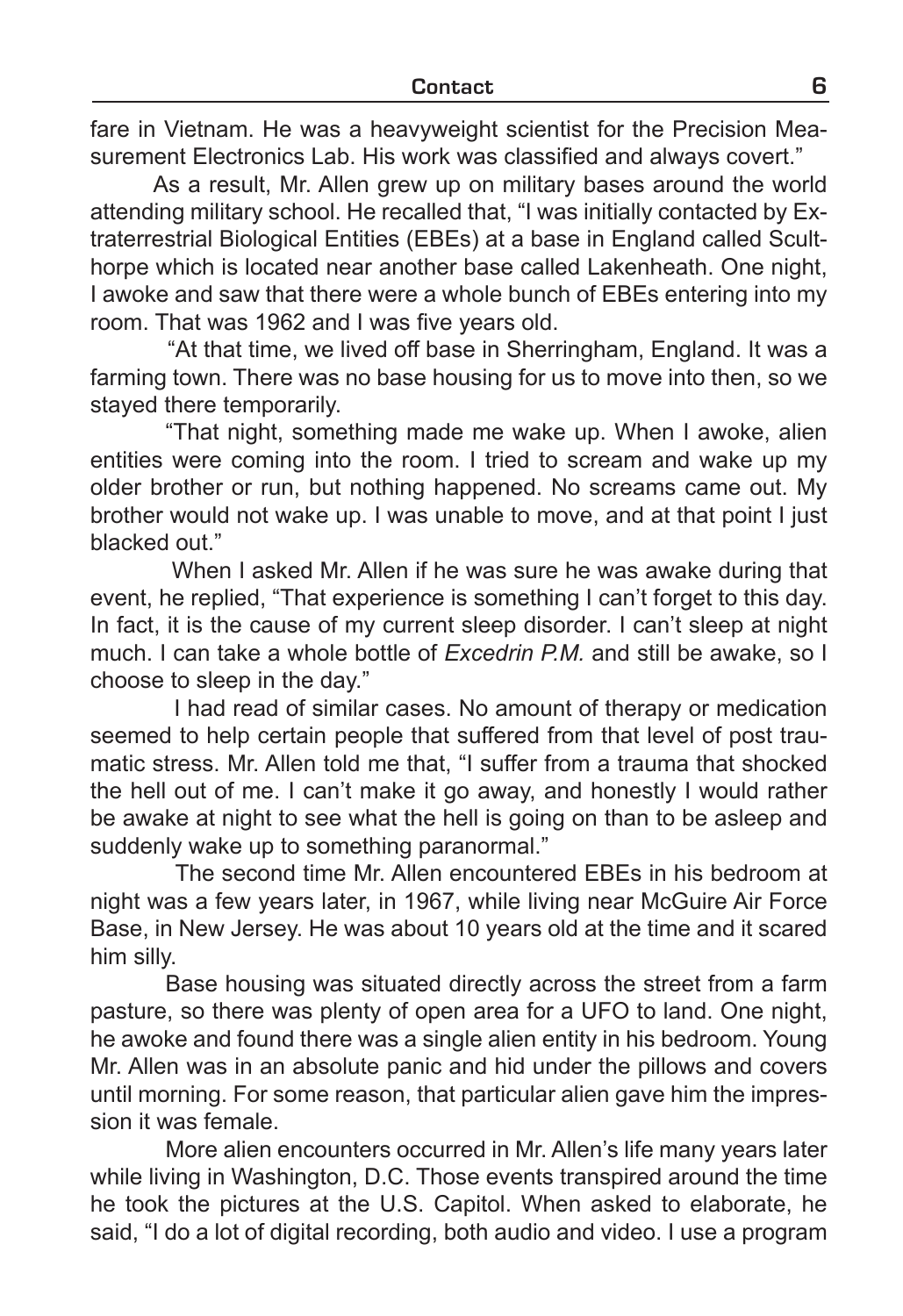called *Avid* and mini disks and all these other portable devices in the digital media. I have electronic equipment that in case of a power failure has a back up power source, so an LED light is always on somewhere.

 "One night, I awoke into total darkness which is a physical impossibility in my home, because even during a total power failure, you can see ambient city light coming in the windows or from lights on my equipment. But that night, I saw absolutely nothing. There was just total blackness.

 "I went back to sleep and didn't think anything of it at the moment. I woke up again shortly afterwards, but this time I was laying on my back and there were people above me looking down as if I was on an observation platform of some sort, like in a medical school.

 "But then I just went back to sleep. I thought that was a bit odd because I went totally back into blackness. The next time I awoke, I was back here and the first thing out of my mouth was, 'Oh? They put me back?' I was in my home in Washington, D.C., that night. This occurred around the time I took the pictures at the U.S. Capitol."

 Clearly, 2002 was an extremely strange year for Mr. Allen. In fact, the odds argued against anyone accidentally photographing UFOs three times in four months. It was as though he had hit the paranormal lottery. As strange as it seemed, I began considering the possibility that Mr. Allen had been influenced by aliens to provide his photographic services for them.

 His first UFO photographs in D.C. were taken near the Washington Monument on July 4, 2002, during a fireworks show. That night, he was on assignment for the city of Washington, D.C.

 The second set of UFO photographs were taken over the U.S. Capitol on the night of July 16, 2002. At that time, UFOs landed on the Capitol building roof and in the surrounding park. Coincidentally, Mr. Allen was shooting an album cover for a local recording artist at the Capitol.

 The third and final time he photographed a UFO that year was on the night of November 11, 2002. That high-resolution image clearly showed a small, spherical UFO hovering over a young, female model's head. The blonde woman was standing on a street in Washington, D.C., totally unaware of the tiny UFO floating over her head. I found it interesting that the metallic sphere reflected the yellow color of her hair indicating it was a highly polished surface.

 Unfortunately, one of the D.C. UFO images came at a price. While Mr. Allen was taking the final exposure of the night at the Capitol, on the 16th of July, he was burned by radiation from a formation of UFOs. That incident occurred Senate side of the U.S. Capitol which really surprised me, because I thought that area would have been completely secured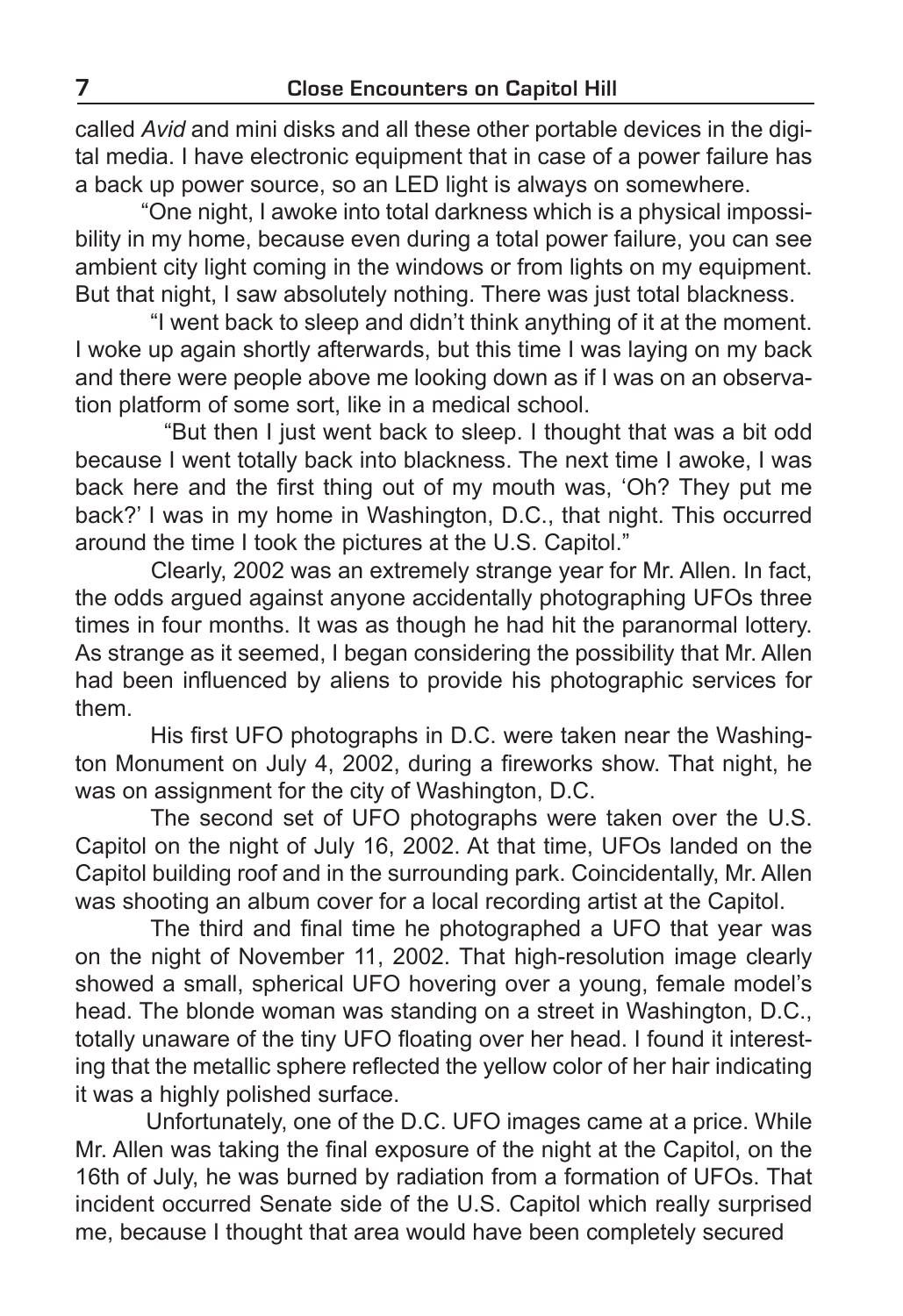after 9/11.

 Mr. Allen recalled that, "At the time, I didn't know I had set up my camera equipment underneath all these UFOs. According to my images, a group of four UFOs warped out and went back to wherever they came from. At that point, I captured an image which I believe shows a set of four UFOs in lateral and upward motions just prior to entering a 'worm hole.' At that moment, I felt that I was in the thrust of something. Shortly after that event, I noticed I had these very-fine, pinhole-sized burns in my fingernails and my arms felt like they were charged with some kind of energy."

 An infection occurred on his fingers, and Mr. Allen's hair began to fall out rapidly in a small, circular area on the top, rear of his head. The burns on his fingers and the sudden loss of hair in a small area took about a year-and-a-half to heal. He was very self-conscious about the way his hands and head looked and kept them covered most of the time. However, one day soon after the event at the Capitol, Mr. Allen ran into his neighbor. Knowing she was a scientist, he asked her to take a look at the burns on his fingers.

 At the time, Dr. Bonette was a cellular biologist that was working toward becoming an assistant professor at Rutgers University. She recalled that, "Mr. Allen showed me his hands in July of 2002. I saw that his nail beds were yellowed and thickened on all 10 fingers. His fingers all had hardened nails and were a yellowish color. There were burn marks on his fingertips."

 Mr. Allen told me that this condition wasn't painful, but something else very strange had occurred. Tiny green crystals were coming out of his fingernail beds. The green crystals were about the size of grains of salt. He realized this was very strange and decided to save some of the crystals in a small glass test tube that he then hermetically sealed. However, one day, he noticed that the contents of the jar had simply vanished from the sealed container.

 I wanted to know more about the processes he had used to analyze his D.C. UFO images. Mr. Allen explained that, "I shoot a roll of film which I develop in a dark room and then scan directly from the negative or slide into my computer at 4,000 DPI (dots per inch.) That's super high resolution! For most of my material I use *Adobe* CS2 software which has a three-dimensional *PhotoShop*. It's extremely sensitive.

 "It is state-of-the-art spectral analysis for images. However, the D.C. UFO photographs I took are beyond the abilities of *PhotoShop* CS2 which is at the cutting edge of digital technology. Whatever was flying around out there in the night sky was emitting energy beyond the range of current computer imaging technology.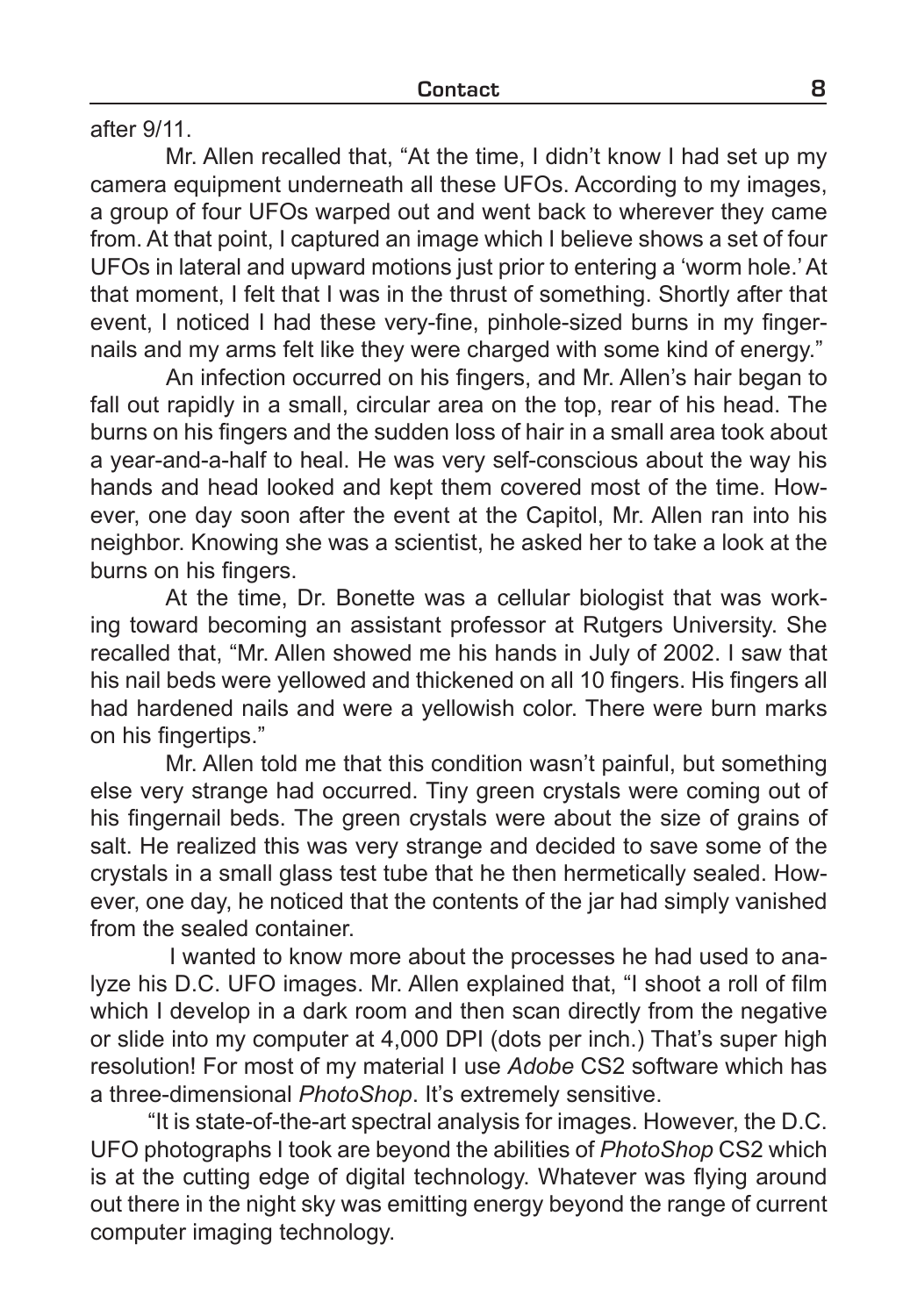"There were just some things that my computer system could not analyze. For example, the object that I shot in the water at the reflecting pool at the Capitol; I could analyze some of the spectral data, but not all of it.

 "The energy frequencies emitted by the UFOs was too far out there for my computer programs to lock on to and perform variations on. I tried to do as many variations as possible for the sake of getting details from these objects. Some of the analysis of these images was most intriguing. It showed that there were other elements included in these things.

 "For example, the green objects had a nucleus in them, and some of these nucleuses' were completely different than the objects that were on the ground. There were two sets of green objects setting side-by-side on the ground that night. They were the same shape and configuration as the objects in the sky except when I analyzed these objects their nuclei were blue – the objects in the sky had a red nucleus."

 Mr. Allen told me that he believed those specific images showed the UFOs that extraterrestrial entities had come out of. We had looked at a lot of different photos, so I asked him to be more specific. He said, "I took a series of images of a recording artist sitting in front of the reflecting pool at the Capitol. In one of those photos are three UFOs; two in the sky and one in the water.

 "There is another image that was taken 30 seconds earlier that shows an entity above the Capitol dome, an unidentified entity on the roof and another unidentified entity on the ground. The entity on the ground to the rear of the reflecting pool was the same entity in the very last shot that shows the objects warping out. I do recall these entities coming toward me and surrounding me, and then vanishing."

 When I asked Mr. Allen if the other two people with him that night had seen any of the UFO activity during the photo shoot, he explained that, "I saw some anomalies during the shoot, but didn't think that much of it because I was more focused on getting an album cover done. However, I did notice the UFOs in the sky over the Capitol.

 "It was approximately 12:30 a.m. There was no one around; not a soul. In fact, as I recall you could always hear the sound of water splashing around in the reflecting pool, but I heard absolutely nothing during the shoot that night."

 The photos verified that there was no one else in the area at that time. Also the water on the reflecting pool appeared to be totally calm. But I was still curious about the recording artist and his manager. Had they seen any UFOs that night? Mr. Allen explained that both of the other men saw something strange that night and had a very tough time focusing on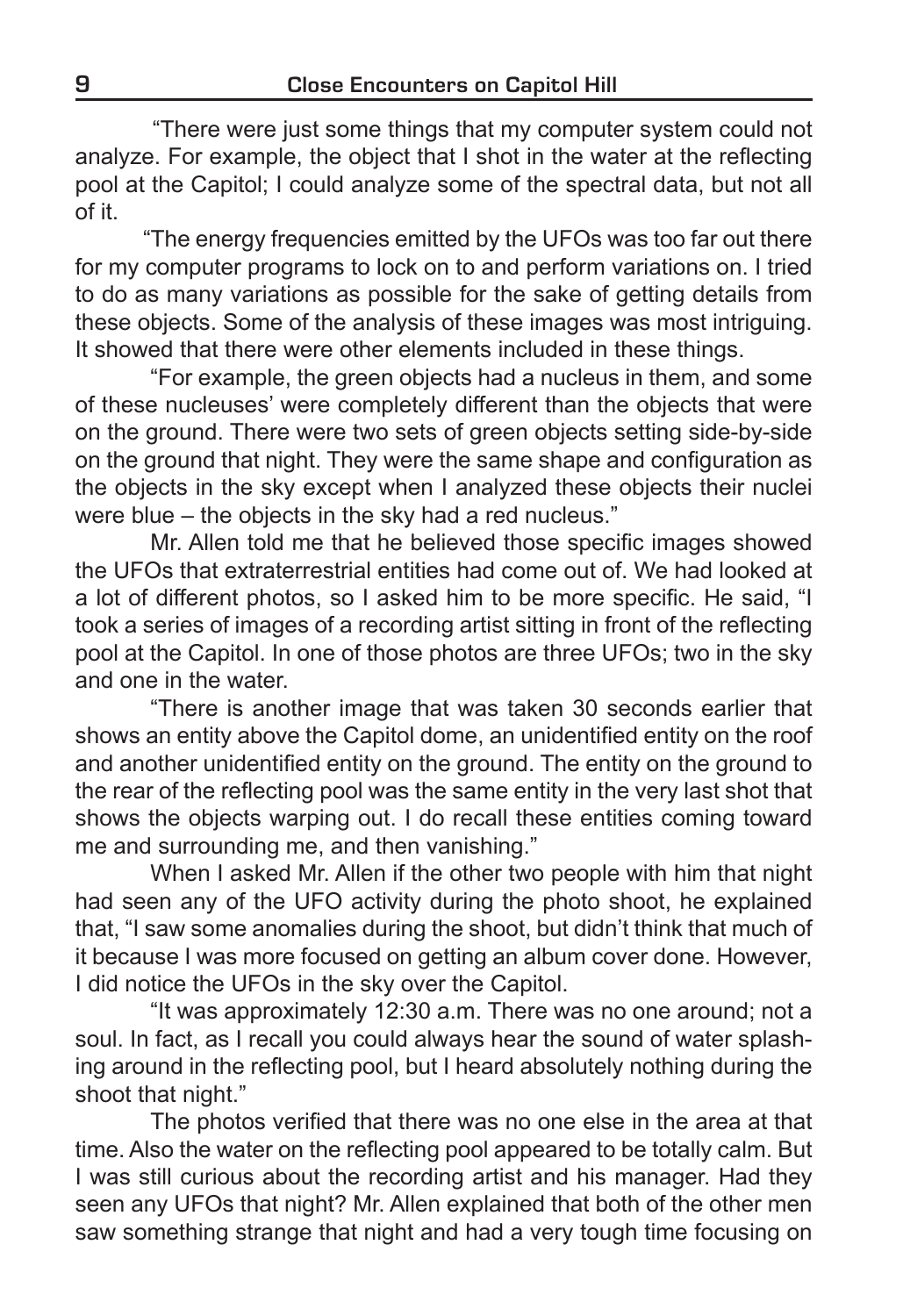the photo shoot.

 Ironically, the recording artist was nick-named "Bear Witnez." That night, he was wearing a number 23, *Washington Wizards* basketball jersey. It was clear from the expression on his face that he was scared. In one of the photos his eyes were literally as big as saucers.

 Since that event, Bear Witnez, who is a big man, has refused to come out at night. According to Mr. Allen, "He's completely spooked, and for some odd reason he blames me for the event and has disassociated with me." Fear and alienation seemed to be a reoccurring theme regarding UFOs.

 Mr. Allen then reminded me that when he showed his UFO pictures to his father, just before he passed away, his dad got angry and had told him not to show the photos to anyone, ever.

 I was curious why he felt that way. After all, these were just photographs. Mr. Allen explained that, "I believe he knew something. Because of the experience I had in England with the EBE's, I knew he saw something, and in the military they somehow persuade you not to divulge any information at all.

 "But he knew something, because my father was involved in nuclear warfare. At the particular Strategic Air Command base where he was stationed it is a matter of record that there were occasions when UFOs were present."

 I was familiar with most of the historic military UFO reports. I understood alien incursions by UFOs were considered a serious threat to all the military establishments on earth. Therefore, it was no surprise when Mr. Allen told me that he never spoke about UFOs with his father. He also told me that he only spoke about it once with his older brother and that he would make no comment either.

 Mr. Allen further explained that his father was a senior master sergeant in the Air Force and that his brother was a colonel at the Pentagon. This made me wonder why he had not joined the military like the rest of his family.

 Mr. Allen replied, "I was too rebellious. In fact, I got into trouble on a couple of the bases. For example, after school at Clark Air Force Base, my friends and I were buzzing incoming B-52's with our radio controlled airplanes. That didn't go over too well with the base commander. My dad took some heat for that.

 "Had I unintentionally flown my remote controlled plane into the engines of one of the B-52's, it could have crashed quite easily. I got into a lot of trouble for that. It was very nasty and perhaps that's why I chose not to follow my father and brother's path in life."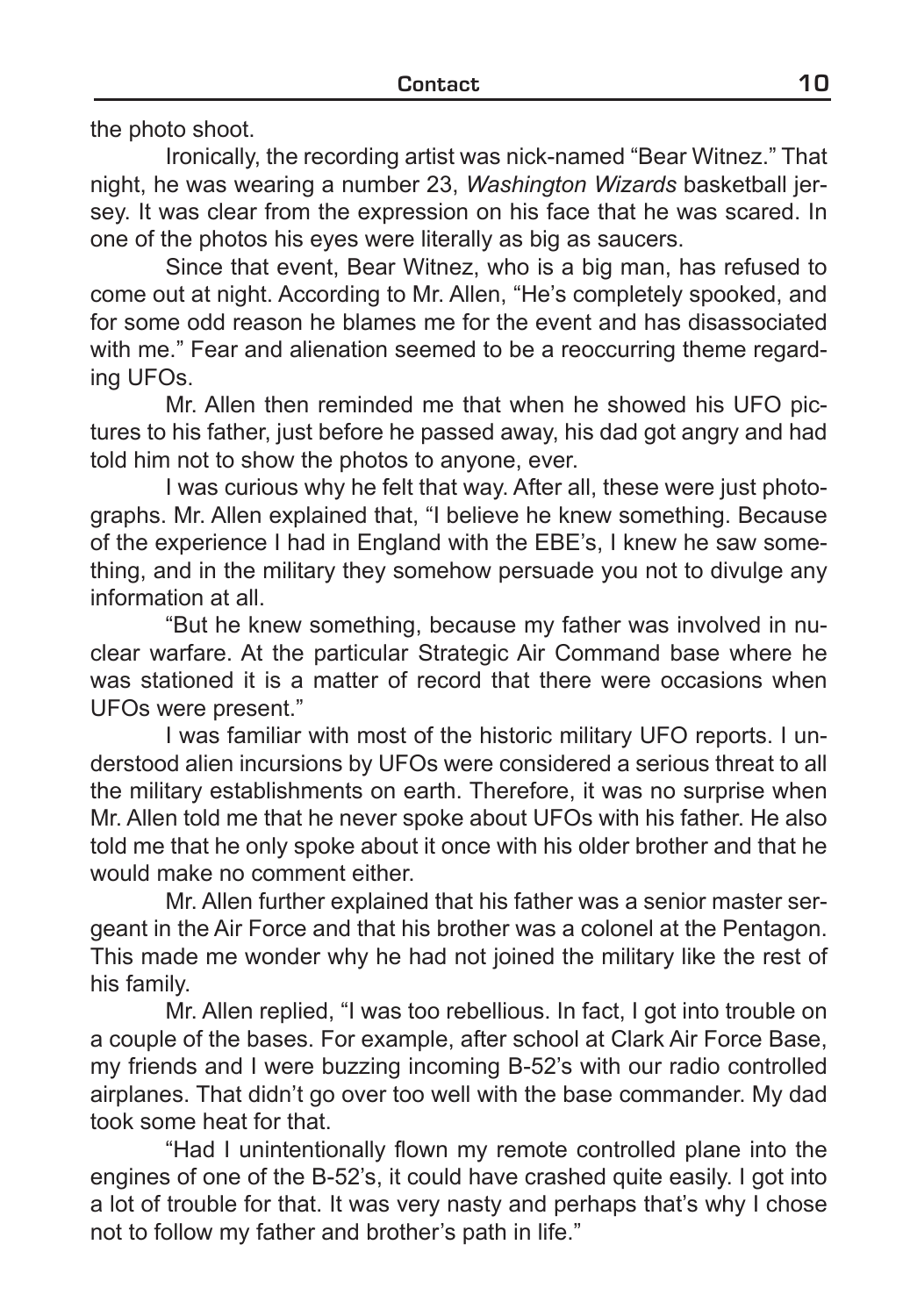Mr. Allen told me that during his close encounters with EBEs, he felt as though something was "downloaded" into his mind. He said, "Afterwards, the thoughts I would have were not what I would consider to be my own. For example, I can't explain how I got the chemical formulations to enhance film to the point where you can see into the dark in color.

 "I never studied that kind of chemistry as such. Another thing involves theories of zero gravity space. I created a device that is based on perpetual energies and I know it works because I have a 3-D model of it working, but I never studied these things. It seems they are just coming out of me. That could be another reason why I didn't join the military."

 When I asked Mr. Allen what else the EBE's had taught him, he said, "One of the technical devices that were downloaded into my mind was specifically designed to disintegrate asteroids and other objects traveling in space toward earth.

 "This particular device redirects energy from the sun and melts asteroids. It looks somewhat like a space telescope, but it's something more like an organic laser. It amplifies and redirects solar energy captured in space from the sun. There is a tremendous amount of energy flowing around the earth and my device takes that energy and focuses it at a specific point for transmission."

 I knew Mr. Allen was referring to the solar wind. Scientists had known for some time that there was a tremendous amount of energy coming from the sun that never reached the earth. Although this was a massive, potential energy source it was difficult to access.

 I also knew that if it wasn't used for our defense, it could be used as one hell of an offensive weapon. I had read reports that the Nazi's drafted plans for a primitive version of that type of space weapon. It worked in the same way a child burns an insect using the sun's rays focused through a magnifying glass.

 Although Mr. Allen agreed with my analogy, he saw his version of that space-based system being used as an advanced planetary defense from incoming asteroids. He believed that the device would have the power to incinerate anything it was aimed at. That's why he had been very apprehensive about showing or discussing the system with anyone other than in very general terms. It was clearly something that had the power to cause a lot of trouble.

 Mr. Allen then informed me he had developed a commercial application for his D.C. UFO images. He said, "I sampled the color patterns from my high-resolution UFO images and created bit maps that were unlike anything anyone has seen before. I then painted those bit maps into 3-D animation files to generate incredible visual effects.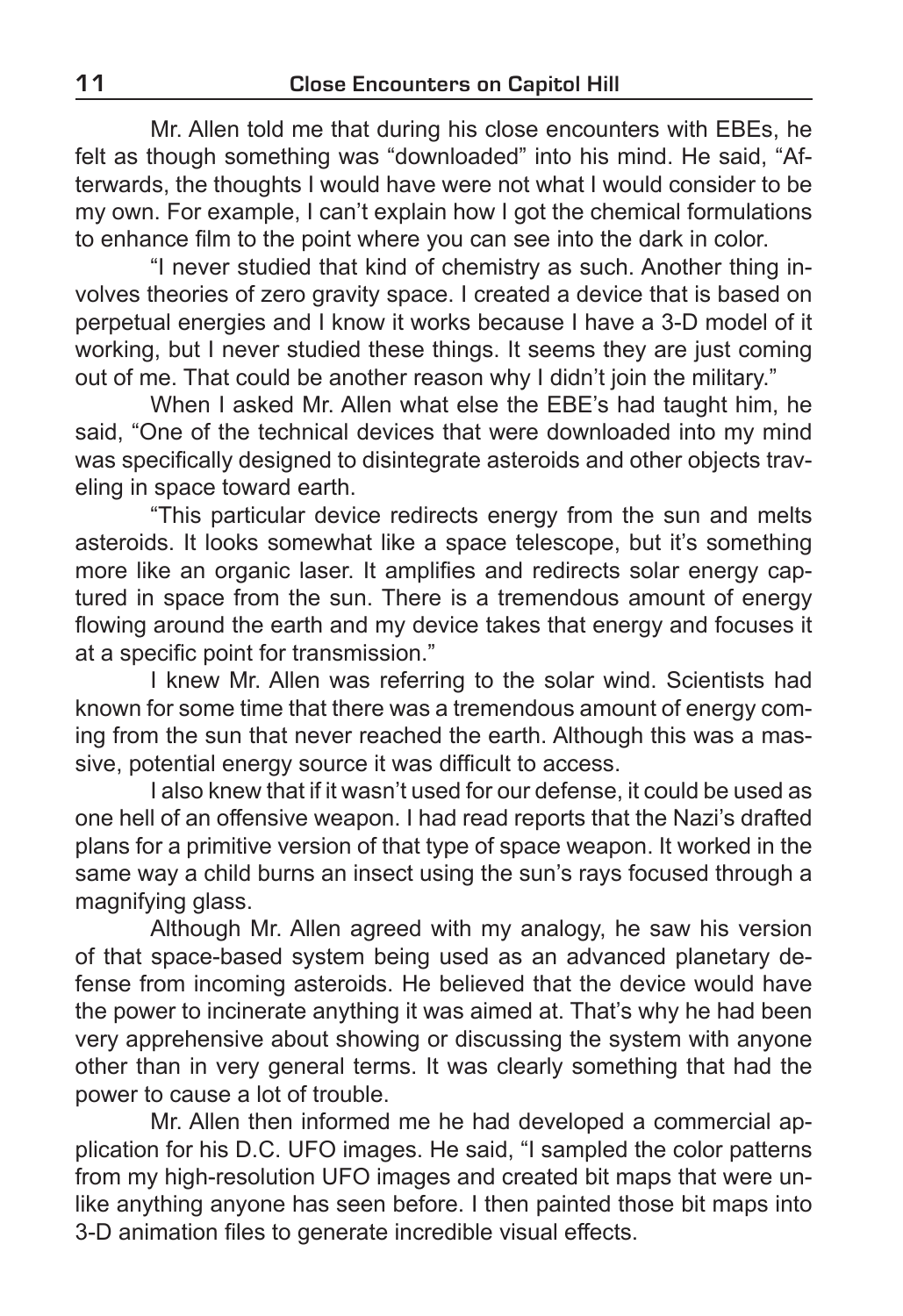"The bit maps I extracted from the UFO images can be applied to 3-D animation in such a way that I can generate effects that no digital studio on earth could possibly create just by using paint. I own the copyrights to that.

 "George Lucas and Stephen Spielberg do not have real UFO samples. Even though their effects are great, they are not alien in origin. I am working on the patent for the procedure that I use to create these effects. Again, I did not study advanced chemistry, but the formulations I have to enhance film is unlike anything anyone has ever seen before."

 Mr. Allen was clearly a well-educated individual that knew a lot about photography. After earning a Masters degree in imaging technology engineering, he landed a job working for *ABC News*. He explained that, "It all entailed electronics and the engineering job at ABC was the first to offer me a six-figure salary.

 "I was 26-years old making \$150,000 a year. They paid me for my expertise. I did my work very well and had a 100 percent track record. I never failed at anything, and I did it quickly."

 When I asked Mr. Allen what type of camera he used to capture the UFO images on Capitol Hill, he said, "I used a *Nikon* F-5 and a *Nikon* F-100. I only use *Nikon* lenses. The glass in those lenses is called ED which according to the manufacturer is 100 percent distortion free.

 "Therefore, the UFO images I took are not an optical distortion. If that was the case, all the other images I have taken at night over the years would have anomalies in them. This was the only set of images that contained anomalies that could not be identified. For the time exposure image taken in Lower Senate Park, I used a polarized filter over the lens. This changed the attributes of the light and gave me an image that is totally unique."

 Early on in my investigation, I explained to Mr. Allen that he really needed to have his images authenticated because skeptics would presume he had created them on a computer. He eventually took my advice.

 On January 17, 2006, an independent analysis of Mr. Allen's negatives was performed by a film technician named Mark Rosoff at *Penn Camera* on E Street, located directly across from FBI headquarters in Washington, D.C. That morning, Mr. Allen entered the film lab and asked the technician to determine if there was any way someone could modify or add enhancements to generate the UFO images on the negatives he had in his possession.

 The first piece of film to be analyzed was the three-and-a-half minute exposure from Lower Senate Park taken July 16, 2002. The techni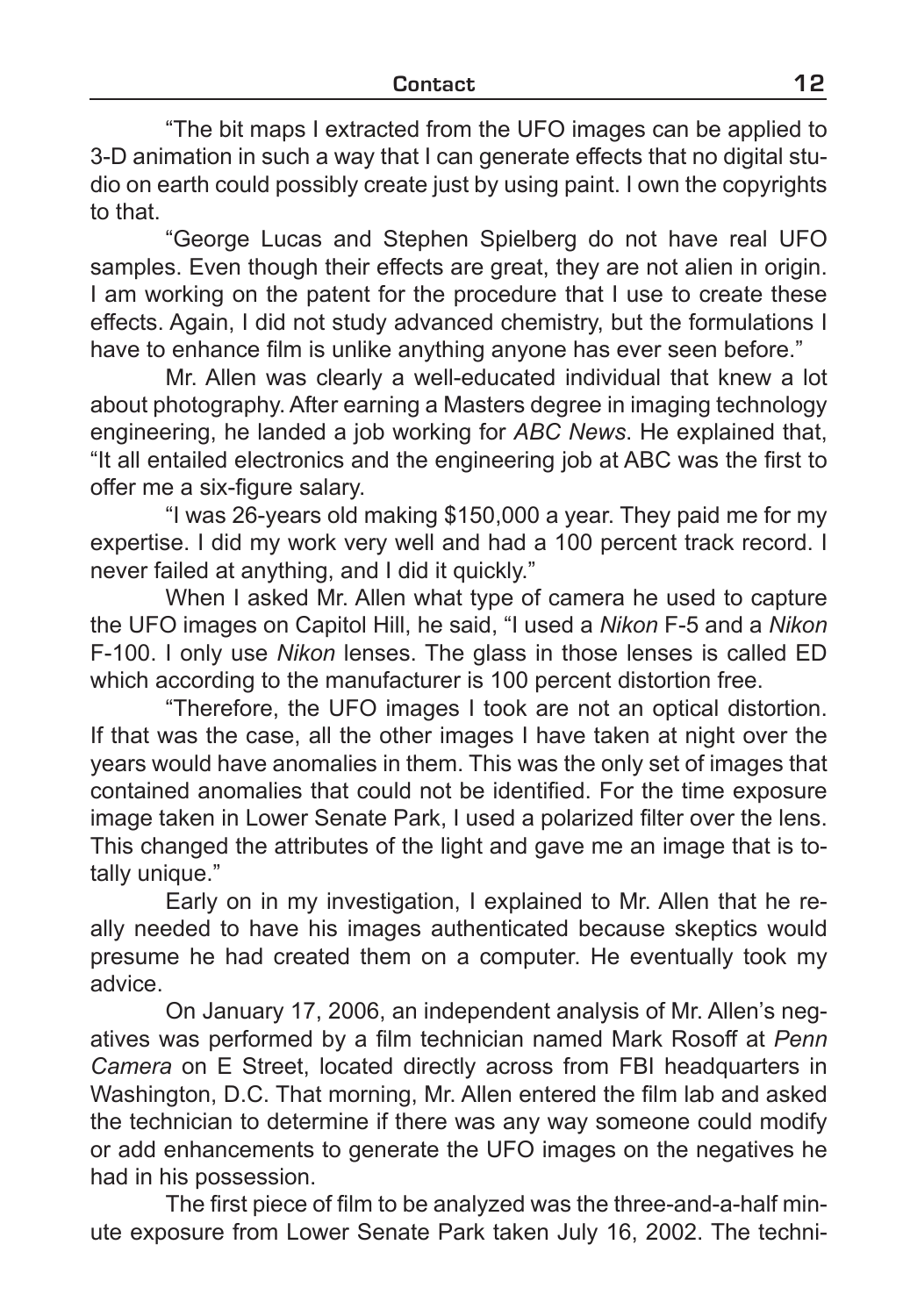cian stated that, "On frame 19a of a roll of 800 ISO *Fuji* color film, I see a shot of a building with a set of three groups of four lights in the sky. They appear to have been exposed on the film by the ambient light of the exposure, to the best of my knowledge.

 "With any print enlargement it would be fairly easy to detect forgery because if you add dye after the film has been processed it will fuse into the gelatin a whole other way. As a result, the larger you print the image the more obvious it would be that you added something after developing the film. I am also enlarging the image with a 4x loop on a light box, but I don't see any tampering here."

 Mr. Allen then provided the technician with the other negatives that were taken at the Capitol in 2002. He observed that, "On the next frame of 800 ISO *Fuji* film I see an object at almost 12 o' clock above the Capitol. I am not sure about anything else, but there is something in the sky far to the right above the tree line. In the next frame, I see an object that appears as a spot in the negative that looks like it has a head and a tail coming up from the trees. There is also a similar looking image in the sky above the Capitol that looks like a flame."

 Mr. Allen then asked the technician to examine the object in the water. The technician explained that, "It could be a reflection. There could be another object in the sky that is out of frame casting a reflection on the water; you have to think of all the possibilities. I do see a few unidentifiable objects in this image.

 "Keep in mind, most of the images we see that are done by retouching or adding something after development it is obvious. When someone uses a dye on developed film, it creates a softer image. It is my opinion that these negatives have not been modified, but show only what the camera captured. There appears to be no manipulation after the fact"

 The next negative to be analyzed was the photo of the small, spherical UFO over the female model's head. The technician explained that, "On this frame of 400 ISO color film I see a woman in a dark coat. I see an object that appears as a dot. It is apparently bright yellow in the film. This also looks as if it was part of the original exposure."

 The last two UFO images to be analyzed were color slides Mr. Allen had taken on the Fourth of July in 2002. During his analysis, the technician stated that, "I am looking at two frames of *Kodak* EPT which is a Tungsten transparency film. I see two pairs of bright dots next to the Washington Monument. I see fireworks going off to the right of the Monument and to the left we have two pairs of lights.

"In the next frame, there are two pairs of symmetrical objects high-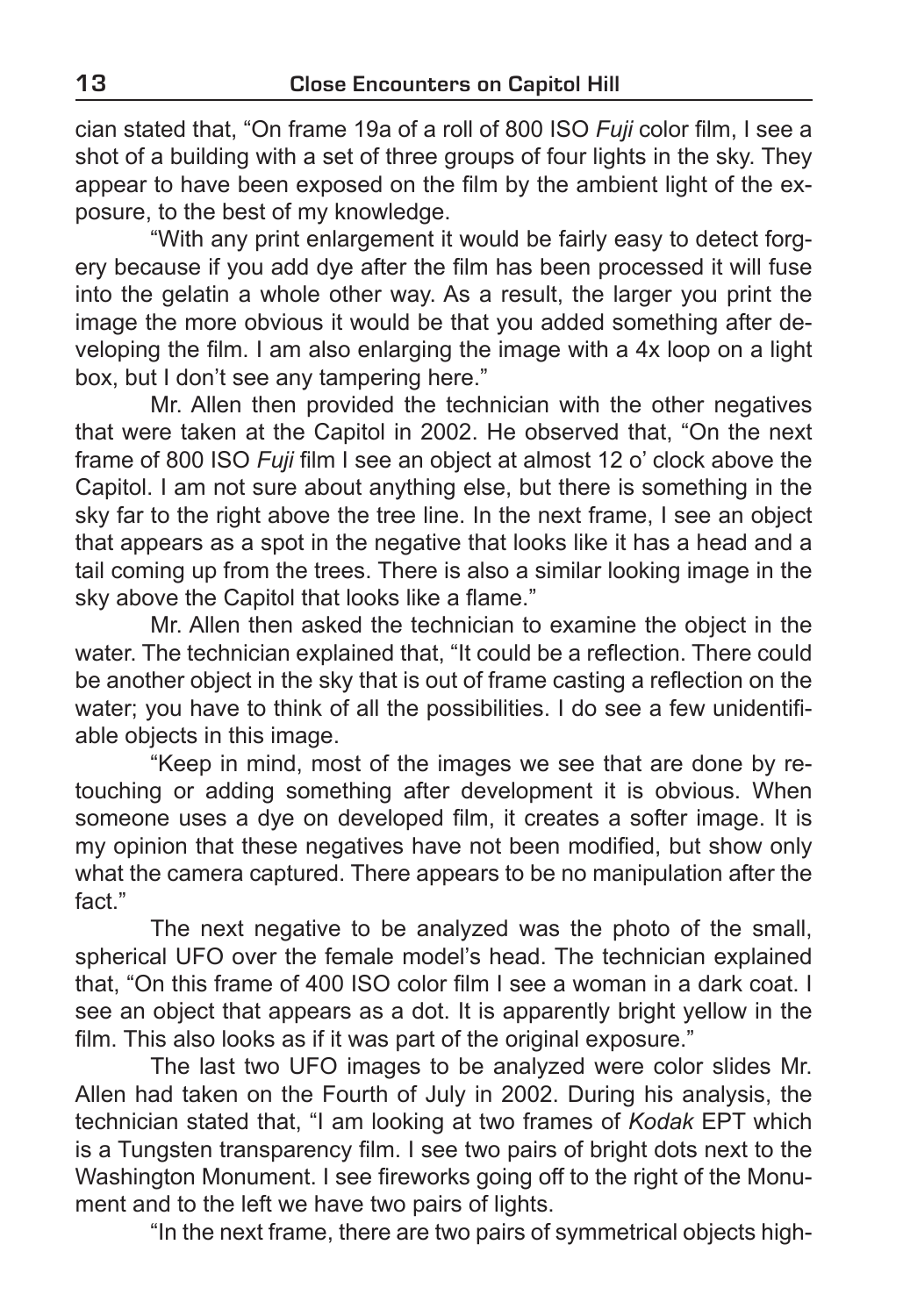er up at about one o' clock. I can't say if it is the same two pair of objects, but these are both the same light intensity. Whereas, the objects on the previous frame the top pair are a little brighter and distinct than the other lower pair of objects, but that may be due to the haze from the fireworks drifting along. I see frames 28 and 29 showing similar pairs of dots in the film. The color temperature of the light tells me it is very bright.

 "These slides do not look as if anything has been added to them. Actually, it would be very difficult to change a slide which is a positive rather than a negative of the film. You would have to first bleach the film as opposed to adding dye. The bleach physically takes the emulsion away."

 When Mr. Allen asked if it appeared that had been done to the slides in question, the technician replied, "Absolutely no way these were physically etched and for it to have been dye bleached would require a tremendous amount of control to work in that small of an area. These look authentically exposed and have not been altered physically or chemically."

 After Mr. Allen had his film authenticated, I asked him if he knew how big this story was. He said, "Oh it is a huge story! It is photographic proof of an alien incursion. It's what our military would call an away mission. UFOs arrived. At that time, alien entities surveyed the U.S. Capitol, and then left the same way they came."

 Newspapers around the world had reported that in July of 1952, UFOs overflew the D.C. area twice in one week, but that really wasn't a surprise. During 1952, UFOs were being sighted all over America and the rest of the planet. However, they seemed especially interested in Washington, D.C., – an area they often visited for hours at a time.

 No one knew for certain why it happened, but beginning in the year 2000 until the present, there was a dramatic increase in UFO activity again, specifically in Washington, D.C. It seemed odd to me that the media didn't want to report that fact. Perhaps they were afraid to mention it because of the War on Terror and the focus on Homeland Security, but things weren't really that much different in 1952.

 America was in the middle of the Cold War and people were living in fear of a nuclear attack from above. But the War on Terror that began in 2001 was more intense in some ways, because we were attacked from the sky and blood had been spilled on American soil on 9/11.

 I knew that despite all the government's denials, UFOs routinely traveling through restricted and prohibited air space made the U.S. military very nervous. The truth of the matter was there were many alien incursions over other countries' air space in 2002 as well. Something was clearly going on and no one wanted to officially address the issue.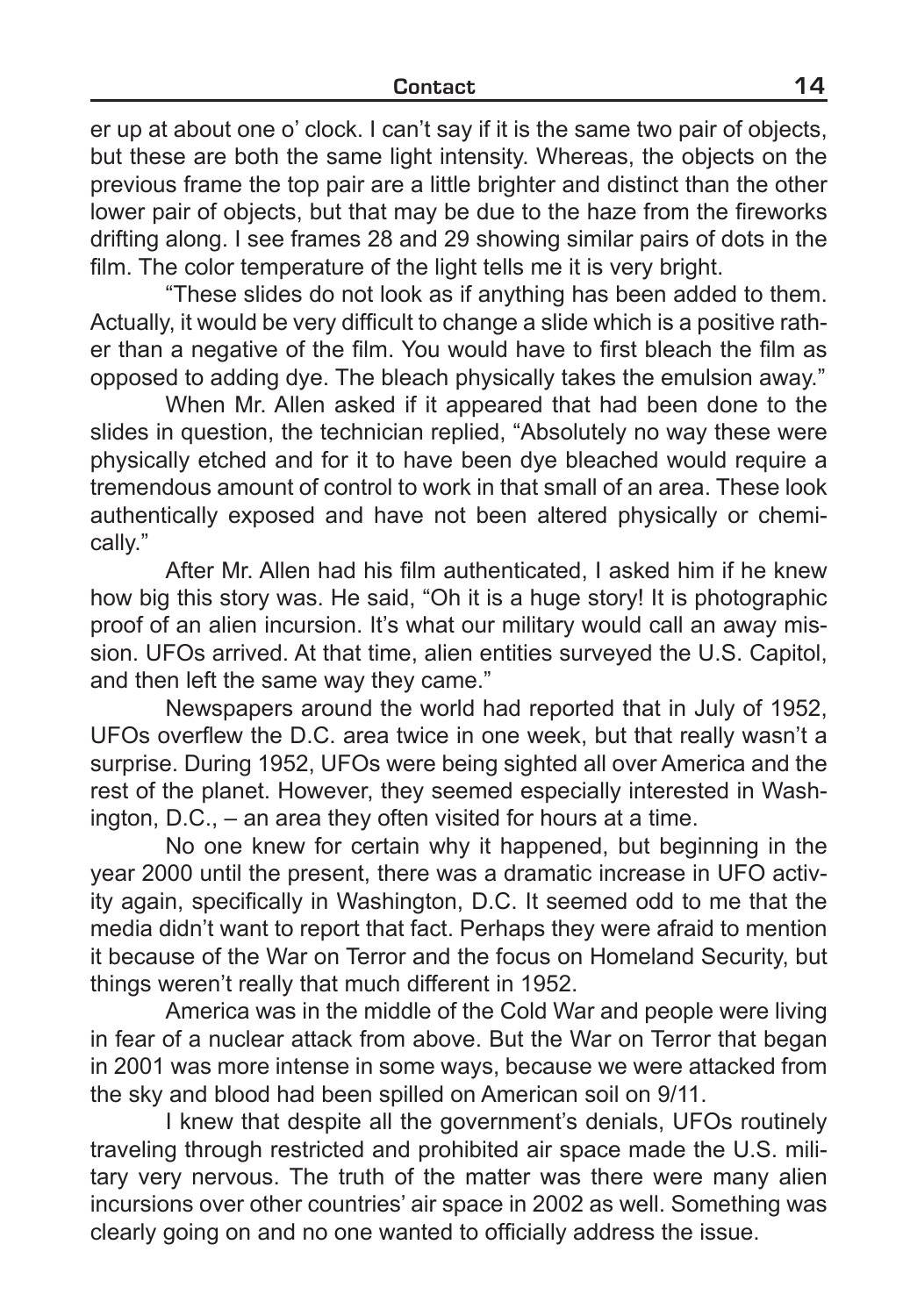I was informed by a D.C. lawyer, a retired army commander and a retired naval officer that there had been an effort underway in Washington D.C., toward public disclosure of UFOs by the government. However, after 9/11, that all came to a screeching halt and no one wanted to debate the issue since then.

 Having lived and worked in D.C. for many years, Mr. Allen knew Bill Clinton's Former Chief of Staff, John Podesta, was having no luck obtaining and publically releasing information regarding UFOs. Mr. Allen remarked that, "It seems that no matter what one's political position is, the government is going to remain quiet about the UFO issue; it's strictly hush-hush."

 I felt that was due to the fact the government obviously didn't have all the answers. Some leaders clearly felt it would be irresponsible to broadcast UFO events publicly without having any answers to the questions that would logically follow.

 I was informed that members of the government knew this issue not only made them look incompetent; it could potentially lead to anarchy in some segments of the population. It was obvious that our current leaders had not yet figured out a way to responsibly inform the public that alien's had briefly landed on Capitol Hill on July 16, 2002.

 Because of the ongoing coverup, many people still didn't know there was a well-established chronology of close encounters over Washington, D.C., in the past 50 plus years. However, I knew that once people saw the historical time-line I had compiled they would understand what was really going on.

 Although there had been a lot of UFO activity reported in 1952, it had continued covertly through 2002 and into the present. The bottom line was that ignoring the problem had not made it go away. Moreover, many people didn't recognize this was a very real situation that impacted national security. I believed that Mr. Allen's photographic evidence would stimulate debate regarding that issue. My job was to help put the data into context, so people could view the events as a whole rather than them being dissected into hundreds of seemingly separate events.

 Mr. Allen mentioned there were two types of people that believed in UFOs; those that thought real UFOs were only saucer shaped, and those that knew UFOs came in many shapes and sizes. A UFO could be an energy orb, or a metallic sphere, a long tube, a triangle, or a disc.

 In fact, there were decades of historical accounts of sphericalshaped UFOs. During World War II, they were called Foo Fighters. While discussing this fact with Mr. Allen, he suddenly recalled another close encounter he had experienced. He said, "My father was stationed in Colo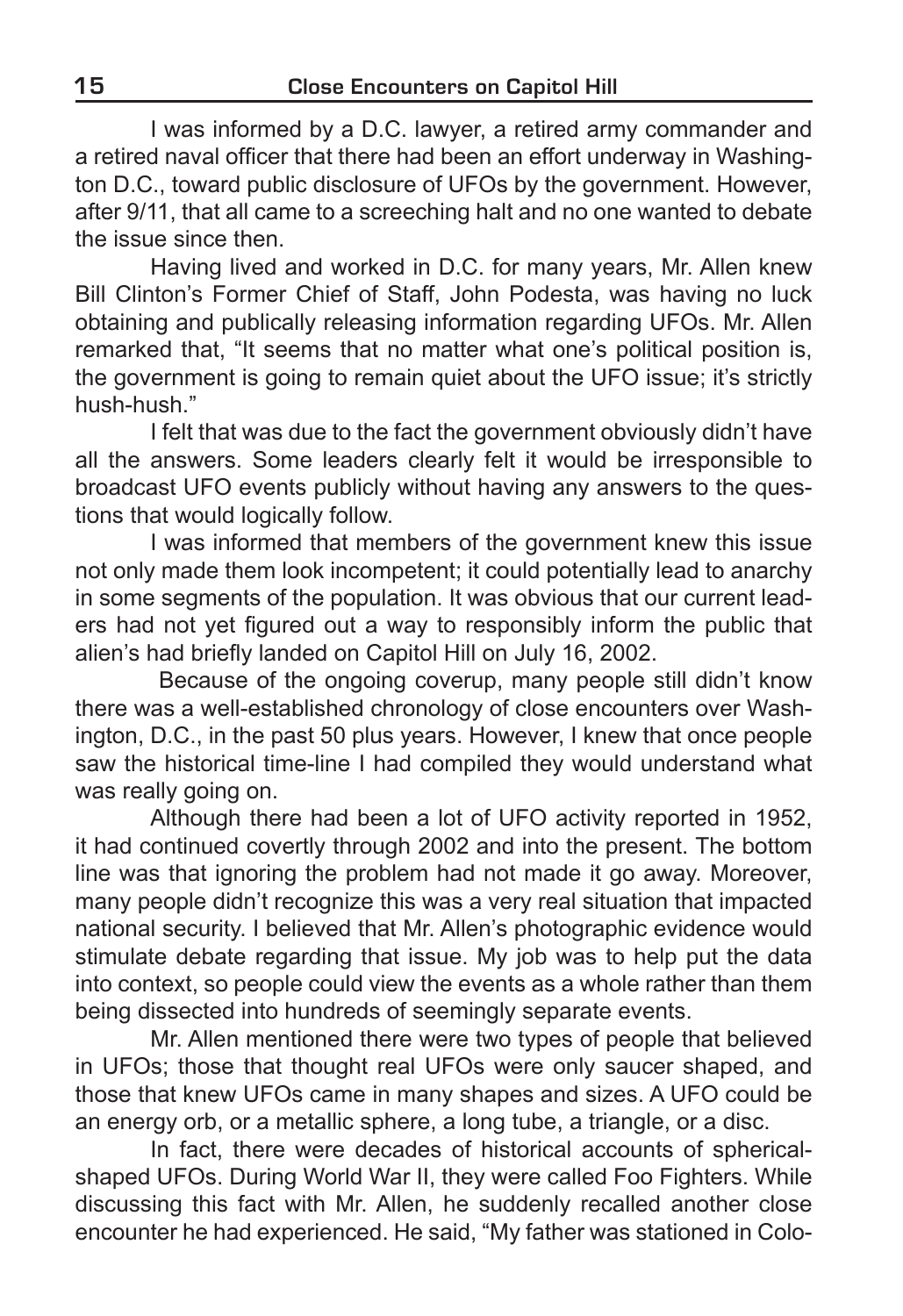rado for a time at Lowry Air Force Base, which is in Denver. One day, he got transferred from Lowry in Colorado to Castle Air Base in California. On the way there, we drove through Arizona. At some point during that night, I looked up in the sky and saw a UFO.

 "I told my dad there was a white dot in the sky zig zagging around, and instead of stopping and looking he stepped hard on the gas and sped away. He clearly knew something, but would not give me the pleasure of knowing that he knew something really strange was out there!"

 That kind of instinctive reaction really didn't surprise me. It was routine military training; one did not divulge information that could compromise national security. It was potentially hazardous to everyone's wellbeing.

 Mr. Allen had learned this the hard way as a young boy while attending military school. He explained that his was not some military academy for wealthy brats; it was a real military school. Some of the teachers and administrators were civilians, but the majority of the teachers were military officers that worked for NASA, the CIA, etc.

 One day in first grade, young Mr. Allen innocently described the EBEs he had encountered at night in his bedroom to his teacher. Soon after that, the school authorities put him in the class for retarded children where he spent the next four years. As a result, he stopped telling anyone that he had seen EBEs. He bitterly recalled that, "I didn't say another thing after that because I knew I was not in the right place to discuss the situation. That was their way of getting back at me, and they did."

 I was grateful that Mr. Allen was willing to tell me all about his EBE experiences. I was excited to be the first one to cover his story. Clearly he was the first person to document UFOs landing at the U.S. Capitol on film!

 According to Mr. Allen, "My story and photos illustrate that we are not the only intelligent life form in this Universe. Whatever those objects in the water and air were, they had intelligent entities inside them. It was obvious. At one point, they were stationary and the next point they were in motion."

 I was beginning to understand that aliens had been interacting with Mr. Allen and a select group of others in D.C. I had often wondered why aliens seemed interested in us, but would only interact in a covert manner with certain people. When I asked Mr. Allen his opinion about that aspect of it, he said, "I'm not sure, to be honest. I do believe I have been tagged. On the photo I took of the images at the U.S. Capitol, some of the UFOs in the air were discharging smaller, spherical UFOs.

"Four months later, around 11:00 p.m., I took a picture of a small,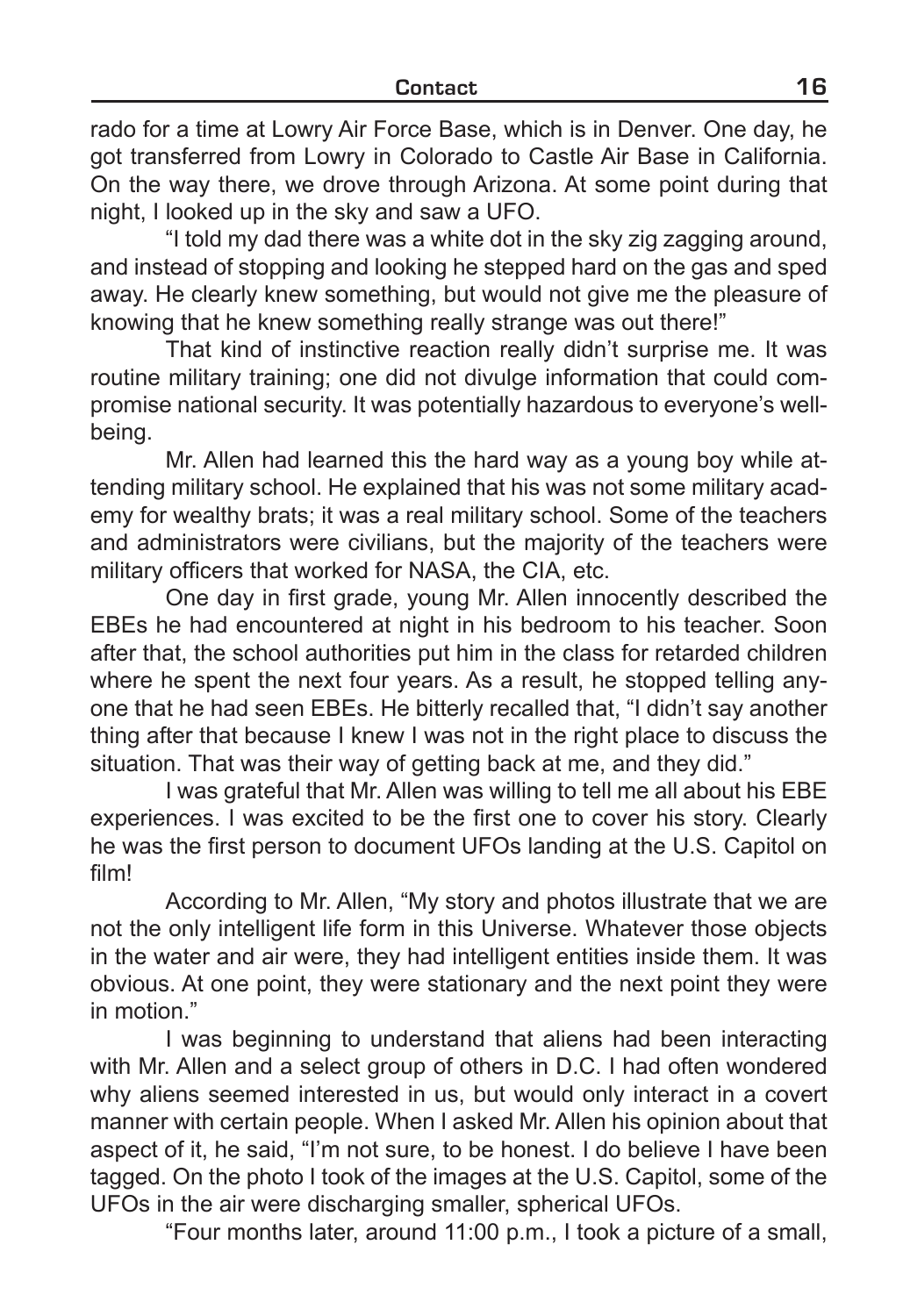UFO over a woman's head. That UFO was about the size of a Quail egg. It was perfectly spherical and had the opalescent qualities of a pearl. The woman was standing on the street corner posing in front of me.

 "We were near the corner of 13th and U Street in Washington, D.C. As I took her picture, I saw it! The small sphere was visible, but then it just vanished. After developing the film, I filtered the image and it showed the object was modulating energy around itself. Each level of analysis showed a different level of energy."

 I had read other reports of similar UFOs. I referred to them as "mind sweepers." I believed those type of UFOs were programmed to sweep a specific area for intelligence then return back to base and download their data.

 I knew we were developing a similar form of advanced surveillance technology on Earth. There were reports that the Navy had developed a program called SWARM. It involved swarms of tiny, manmade aerial objects that were programmed to behave like bees. Their sensors were designed to collectively share data gathered from a targeted location.

 However, the tiny UFO sphere that Mr. Allen photographed in D.C. employed an advanced field propulsion. He found that there were variations on the surface that swirled like a whirlpool. The small sphere was clearly modulating highly complex energy fields.

 That was not all. Much to his surprise, Mr. Allen discovered in one of his pictures that he had captured an incredible image of UFOs warping space over Capitol Hill. He explained that, "The three-and-a-half minute exposure I took at the Capitol showed a set of four UFOs in motion. That image shows four green objects that are in lateral and forwards motion. Somehow, the UFOs created a green trace going up and a blue trace moving laterally in its signature.

 "According to the laws of physics, as it applies to light, if a green object moves in a given direction it is going to leave a green trace regardless of the direction it moves. Yet, this object left a blue trace as it moved laterally. This simply goes against the known laws of physics."

 Mr. Allen then informed me that he had researched the history of green UFOs and found there were many reported cases of UFOs modulating colors. One historic account noted that as one UFO approached a military aircraft it turned totally green.

 He also told me that, "The UFOs over the Capitol were definitely different. I mean, how does a solid object become elastic? This thing essentially stretched like a balloon and then vanished then reappeared then vanished?"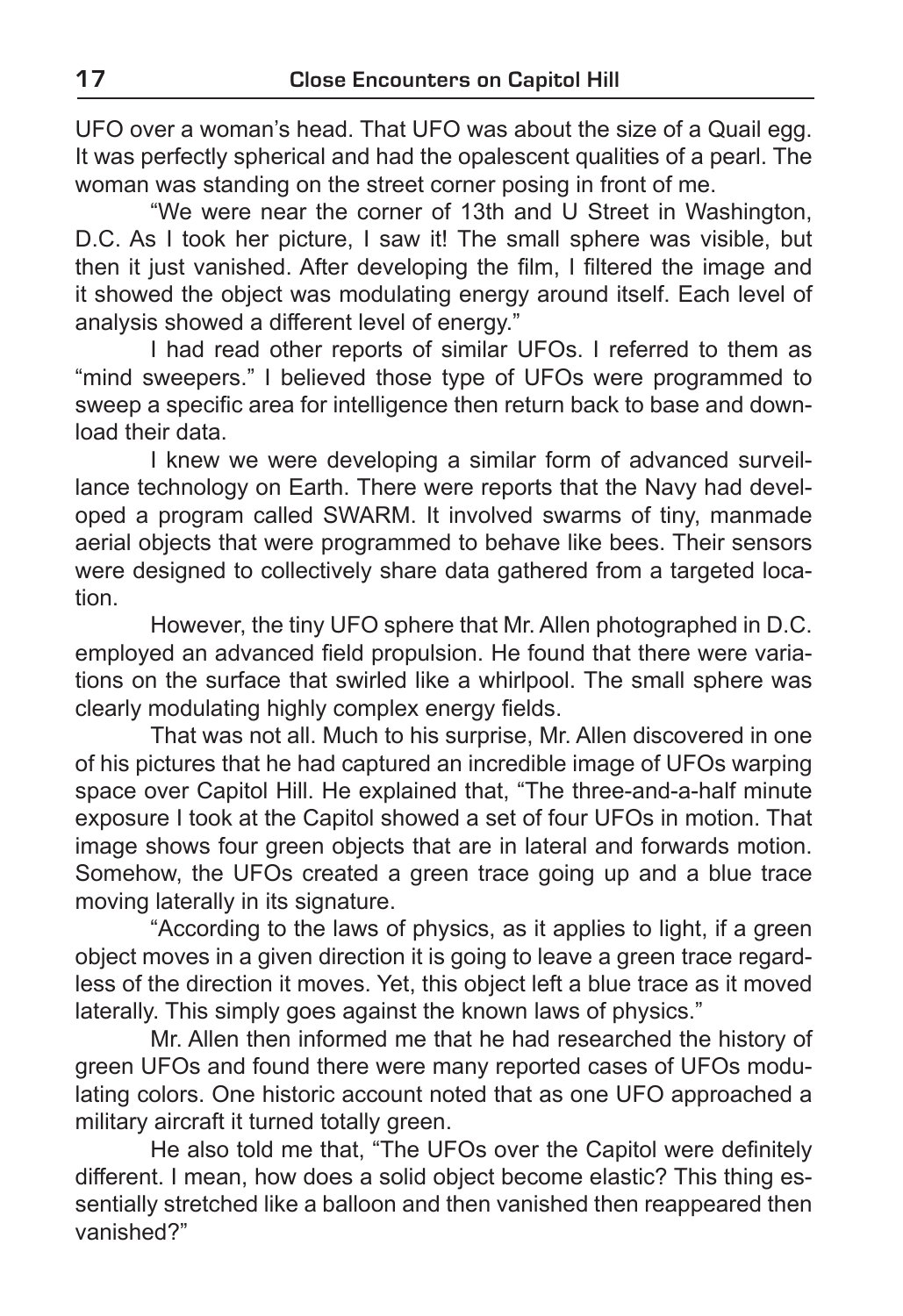Some of the scientists and engineers I had interviewed over the years had told me that they believed UFOs were capable of warping space around their craft. The problem was it required a tremendous amount of energy to warp space even in a small area.

 Mr. Allen believed that the formation of UFOs, Senate side of the Capitol, had done just that. He said, "The final photograph of July 16, 2002 showed that a set of four UFOs moving together generated a ring of energy as they vanished. They also left an energy trail in the sky somewhat like a vapor trail from a jet, but this energy trail affected the air all around itself. It left the air highly energized by radiation."

 The technical term was "ionized." It was a common side effect of plasma engines. Those engines generated highly energetic fields that ionized the surrounding air. I was informed by an aerospace engineer that this was what created the many intense variations of brightly colored light around UFOs.

 When Mr. Allen told me that a lot of his friendships and relationships had ended because of his close encounters, I was not surprised. Many people I knew well or had interviewed regarding UFOs experienced the same thing. Politically, personally and professionally UFOs spelled trouble. As a result, most people didn't want to talk about it.

 It seemed to me, that type of reaction was directly related to one's level of self-confidence. For example, if a person was already feeling insecure in their life and someone began speaking credibly about UFOs and ETs, it would naturally make that type of person feel even more insecure. That was what happened to the recording artist shooting his album cover at the Capitol building. He later blamed Mr. Allen for the fact that UFOs showed up that night.

 Mr. Allen told me that, "These days, many of the people I know don't want to hang out with me because they fear a close encounter might happen to them. I have been holding back this information since I was five years old. However, I know it was reported in the news that both the Royal Air Force bases at Lakenheath and at Sculthorpe were involved in some very controversial American technologies. And both military bases reported seeing UFOs."

 I had read numerous reports regarding UFOs over that area of England. Joint American and British military bases had been visited by UFOs many times over the past 50 years. Despite their best efforts, pilots sent to intercept and or fire on UFOs routinely failed. It was clear to me that someone or something was flying extremely powerful, advanced space craft in our atmosphere with no restriction.

As long as our society in general continued to act as though there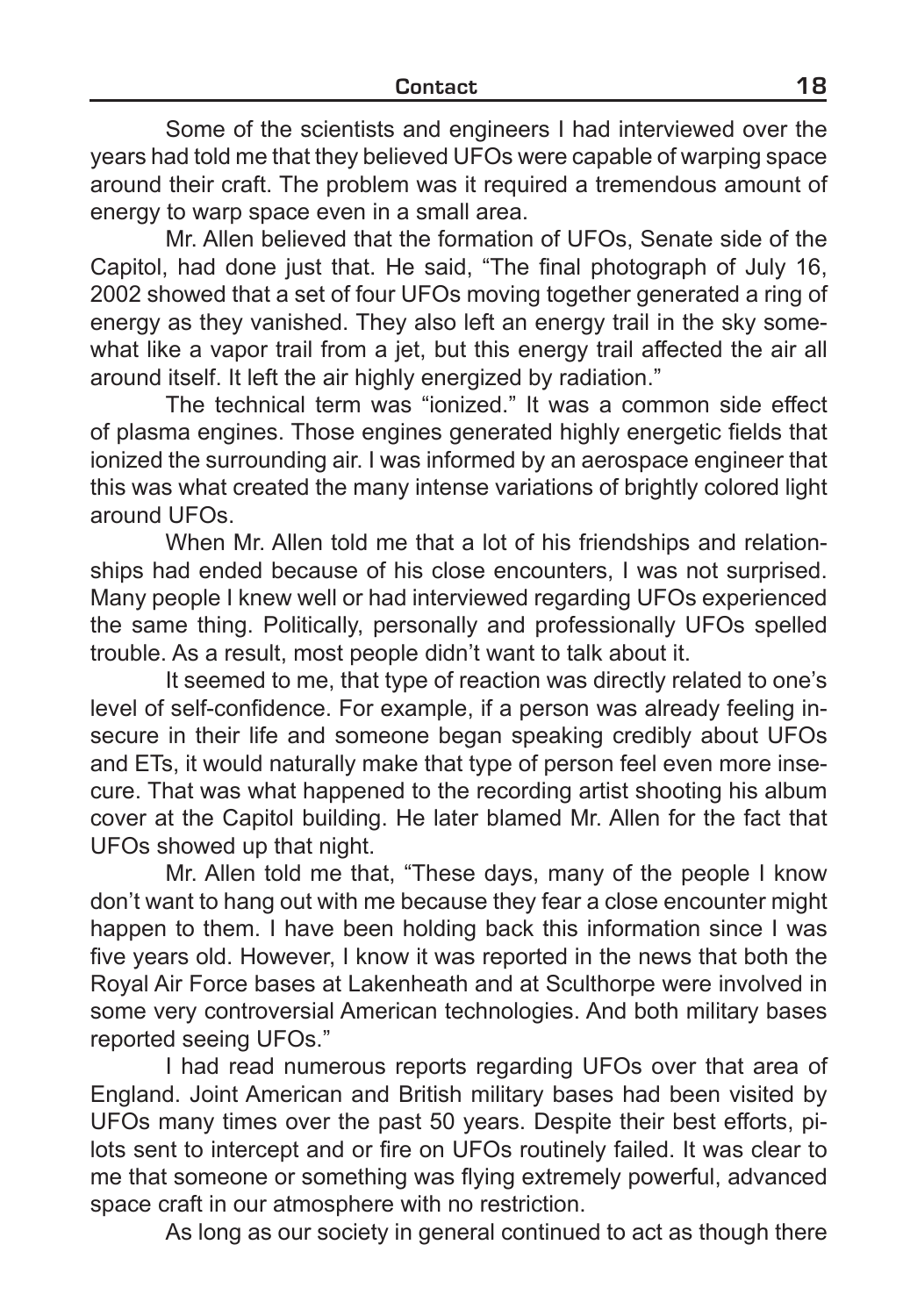was nothing odd going on, it simply enabled UFOs to continue to penetrate prohibited airspace covertly. Unfortunately, the current policy regarding UFOs had created the perfect cover for highly advanced technology to be operated in plain sight whether it was human or alien in origin. The current policy of denial, dissuasion and deception excused the occupants of UFOs from having any accountability. No matter how I tried, I could not understand how that was in humanities' best interest.

 There was one specific image of a UFO at the Capitol that I knew would create some controversy; a glowing, flying saucer floating above the Senate side of the reflecting pool on the night of July 16, 2002. Mr. Allen said, "All the images are amazing! They just blow my mind, but that specific image shows a disk-shaped UFO hovering over the water dissipating energy like an ion generator.

 "Energy was discharged by the UFO in the shape of a balloon around itself. The air around it was completely distorted, and I have the high-definition film to prove it. What I find amazing is that there was nobody else out there that night!"

 After doing some research, I confirmed that the ban on commercial flight had been in effect at that time. That area of central D.C. was classified as Prohibited P-51. No flights were legally allowed to come anywhere near a federal building in that area. Despite that fact, Mr. Allen had provided me with a set of exceptionally clear, high-resolution photos of UFOs penetrating prohibited air space and even landing on the Capitol building roof and surrounding park complex!

 I had to admit I was confused when I first laid eyes on those images; especially the one of the UFO sitting on the roof of the Capitol. Lots of federal regulations were violated that night. I knew that even the Space Shuttle was met by U.S. Customs when it landed and the crew had to go through a level of decontamination.

 Mr. Allen had to have a spotless record to work at the White House and Air Force One. He told me that he believed he was granted a security clearance to work there because he came from a well-respected, military family.

 However, he felt certain that the government didn't know about his alien encounters. He told me that after what happened to him as a child in England, he didn't talk about it again until July of 2002.

 Although I respected Mr. Allen's opinion, I was convinced that at least one covert intelligence group had to have some idea about what was really going on. Mr. Allen disagreed. He said that, "They officially don't know what's going on. During the event I photographed over the Washington Monument on the Fourth of July, there was a blue UFO in the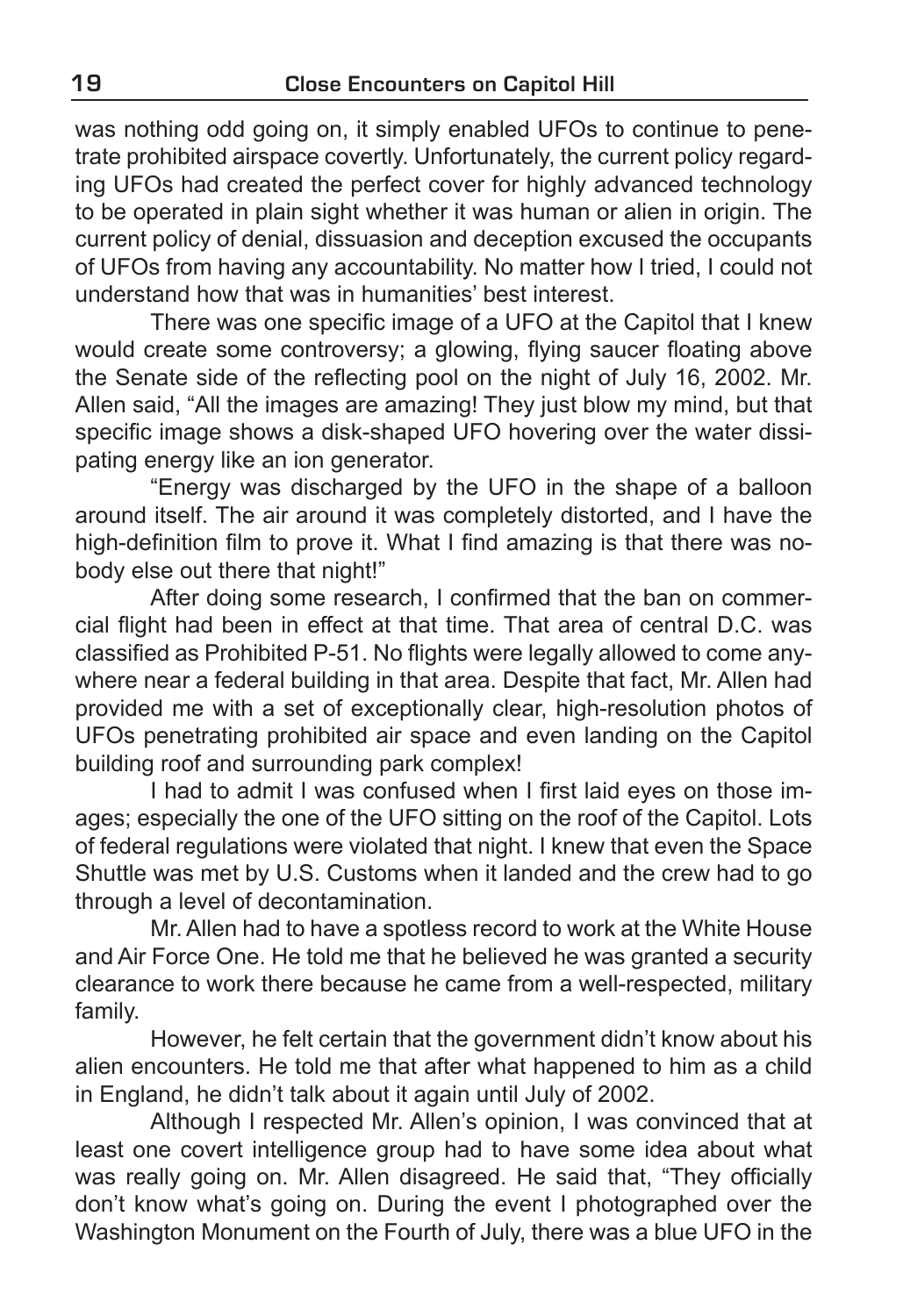sky along with these other things next to the monument.

 "That blue UFO showed up again on July 26th, at Waldorf, Maryland. It was chased by two F-16s. It left the F-16s standing in the dust. That event was reported in the *Washington Post*, but there were no pictures of the object."

 The UFO that landed on the roof of the Capitol building was also glowing blue. I found that there were certain consistent descriptions of UFOs that appeared in the historic record. When I put all these events into a time line a definite pattern appeared. For example, UFOs violated the prohibited airspace of Washington, D.C., on July 4, 16, 20, 26, 30 and 31, in 2002. A similar series of alien incursions had occurred in D.C. in July of 1952.

 In fact, that type of UFO activity had been occurring all over the planet for well over 50 years! However, some areas were considered UFO "hot spots" and Washington, D.C., appeared to be the hottest of them all. When I explained this to Mr. Allen, he said, "You will never catch me going back to the Capitol at night again! It is a hot spot for me. I believe that the aliens are very advanced technically and if I have pictures of them they must have taken pictures of me."

 My research indicated that many people with a history of close encounters felt drawn to UFO hot spots, but there were exceptions. Mr. Allen remarked that, "It doesn't make for a very comfortable evening when you have to constantly look up in the sky and make sure there is nothing over your head. Every night I go out, I always look up to make sure the coast is clear. I shouldn't have to do that, but I am still seriously spooked.

 "When I was a kid, whenever there was an episode of the *Twilight Zone* or the *Outer Limits* on TV that dealt with aliens, my dad had to physically kick my ass to bed. I would not go to bed. I fought to stay in a room that was well lit. They had to pick me up and put me to bed. I was afraid to go to sleep.

 "As an adult, I don't sleep much at night. When I go out, I feel compelled to take a camera with me wherever I go, just in case, because I'm not sure what's going to happen next?"

 Despite the hardships he had endured, I was certain that millions of people would appreciate the opportunity to see his D.C. UFO images. Mr. Allen informed me that he was producing a DVD featuring high definition analysis of his photographic material. I looked forward to seeing those images appear on national television someday.

 But, just as his DVD was nearing completion in the summer of 2006, his analysis progressed to another level. By using the latest scanner technology, which has LEDs rather than a standard bulb, Mr. Allen